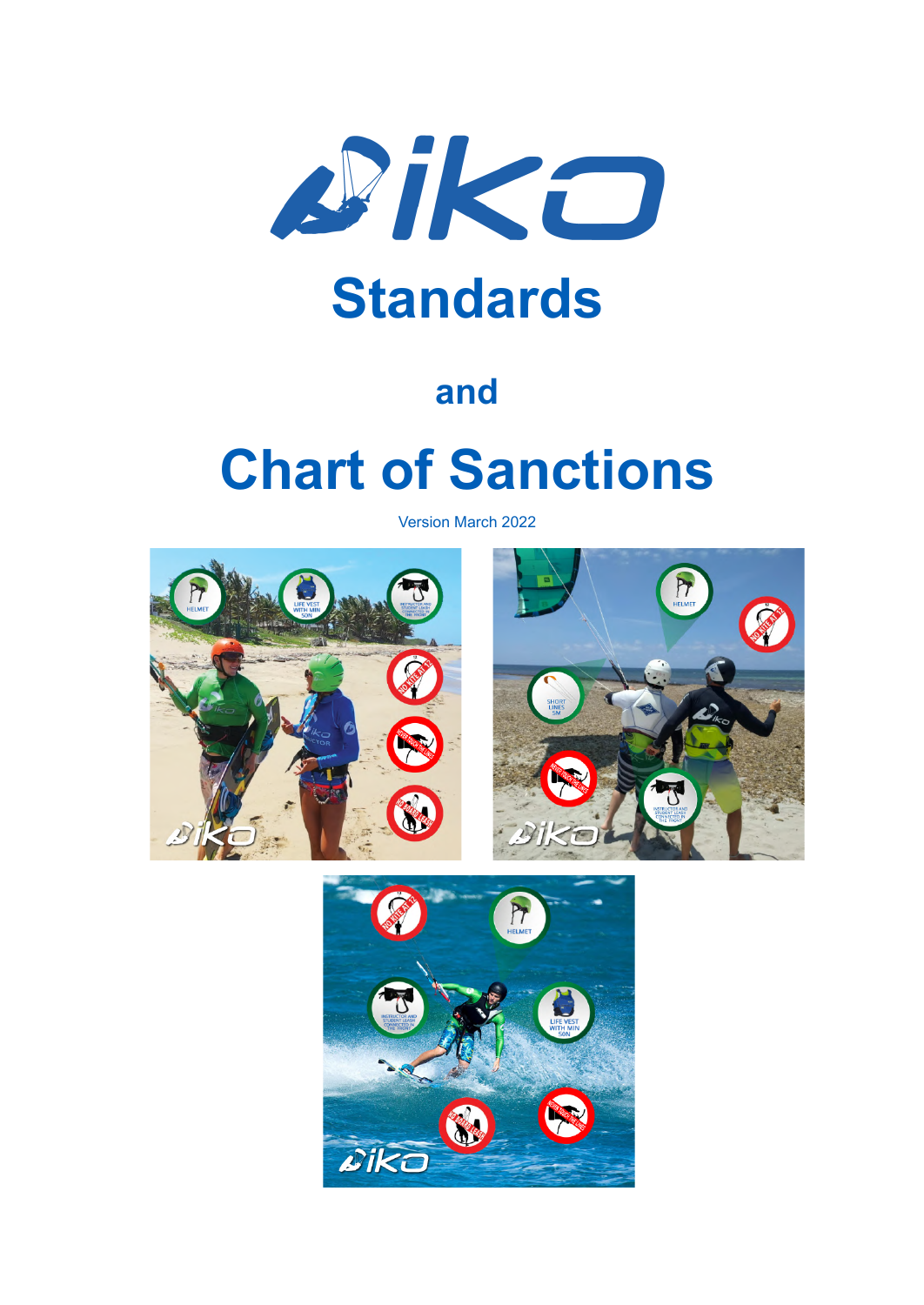

| <b>Introduction</b>                                                             | 3  |
|---------------------------------------------------------------------------------|----|
| <b>Part One - IKO commitment to Quality Standards</b>                           | 3  |
| <b>Statute of Limitations</b>                                                   | 3  |
| <b>Need for Quality Standards</b>                                               | 3  |
| <b>Quality Management</b>                                                       | 4  |
| Chart of Sanctions (see 'Part Nine' at the end of this document)                | 5  |
| <b>Part Two - IKO Kiter</b>                                                     | 5  |
| <b>Part Three - IKO Center</b>                                                  | 6  |
| Plan 'Free'                                                                     | 6  |
| <b>Center Membership 'Basic'</b>                                                | 8  |
| <b>Center Membership 'Plus'</b>                                                 | 8  |
| Affiliation / Renewal (for all Memberships except Free Memberships)             | 8  |
| <b>Part Four - IKO Instructorship</b>                                           | 9  |
| <b>IKO Assistant</b>                                                            | 9  |
| <b>IKO Instructor Level 1</b>                                                   | 11 |
| <b>IKO Instructor Level 2</b>                                                   | 13 |
| <b>IKO Instructor Level 3</b>                                                   | 14 |
| <b>IKO Coach Level 1</b>                                                        | 15 |
| <b>IKO Coach Level 2</b>                                                        | 15 |
| <b>IKO Coach Trainer</b>                                                        | 16 |
| <b>IKO Assistant Trainer</b>                                                    | 17 |
| <b>IKO Examiner</b>                                                             | 18 |
| <b>IKO Instructor by Equivalency</b>                                            | 21 |
| Part Five - IKO Copyright and Trademark content usage<br>(including logo usage) | 22 |
| <b>Term of Use</b>                                                              | 22 |
| <b>Part Six - Official National Representation</b>                              | 23 |
| Part Seven - IKO Course Organizer Guides                                        | 24 |
| <b>Part Eight - IKO Certification Standards</b>                                 | 24 |
| <b>Part Nine - The Chart of Sanction</b>                                        | 25 |
| 1.Introduction                                                                  | 25 |
| 1.1<br><b>Subject and Objectives</b>                                            | 25 |
| <b>Principles</b><br>2.2                                                        | 25 |
| 2. Sanctions                                                                    | 26 |
| 2 point offenses:                                                               | 26 |
| 4 point offenses:                                                               | 27 |
| 5 point offenses:                                                               | 29 |
| 6 point offenses:                                                               | 30 |
| 8 point offenses:                                                               | 32 |
| 10 point offenses:                                                              | 34 |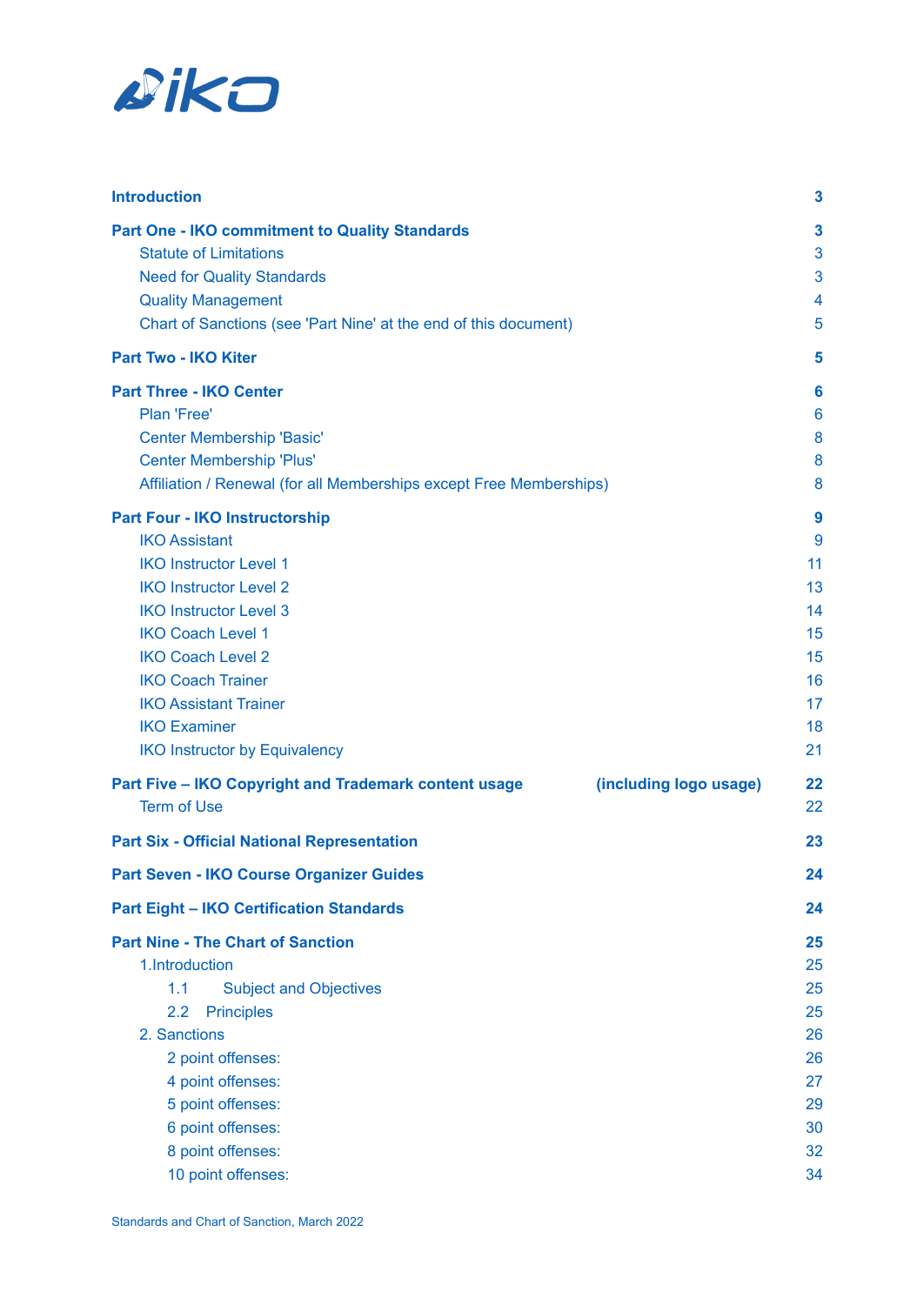

#### 3. [Special](#page-36-0) Cases [36](#page-36-0)

### <span id="page-2-0"></span>**INTRODUCTION**

#### **Article 1 Subject:**

Since its inception in October 2001, the IKO has been the global leader in kiteboarding education and training. Each year, the IKO updates its teaching, certification, and Safety and Quality Standards based on feedback from the community. The IKO strives to continually improve the quality of its products and services, which it does thanks in part to feedback from its Members and Centers.

To maintain the IKO's highest Safety and Quality Standards, updates to policies and procedures must be made on a regular basis. Therefore, the IKO reserves the right to upgrade its Standards throughout the year and to revoke any use of the IKO Brand, title, or privilege at any time if there is just cause.

**The official text for the Standards is the English version. Any discrepancies or differences created in the translation are not binding and have no legal effect for compliance or enforcement purposes. If any questions arise related to the accuracy of the information contained in the translation, please refer to the English version of the Standards, which is the official version.**

By following the Standards below, you help us to protect and value our brand identity and strengthen the IKO Community.

#### **Article 2 Questions**

If you have any questions or claims, please submit your query to the IKO Quality Department using the quality [feedback](https://www.ikointl.com/node/add/quality-feedback) form or send an email to [quality@ikointl.com.](mailto:quality@ikointl.com)

#### **Article 3 Special cases**

<span id="page-2-1"></span>Anything not mentioned in the Standards and Chart of Sanction would be under consideration of the IKO Head Office.

### **PART ONE - IKO COMMITMENT TO QUALITY STANDARDS**

#### <span id="page-2-2"></span>**Statute of Limitations**

In line with the Statute of Limitations, the time period within which a complaint about an IKO Member can be made is three months. After this time, complaints will not be handled by the IKO Quality Department.

#### <span id="page-2-3"></span>**Need for Quality Standards**

#### **Article 4 Purposes :**

- **<sup>1</sup>** Set the necessary qualifications for professional instruction.
- **<sup>2</sup>** Allow for a unique and consistent international teaching system.
- **<sup>3</sup>** Provide quality criteria for training and instruction.
- **<sup>4</sup>** Deliver credibility to an organization, its representatives, and Instructors under the IKO Brand.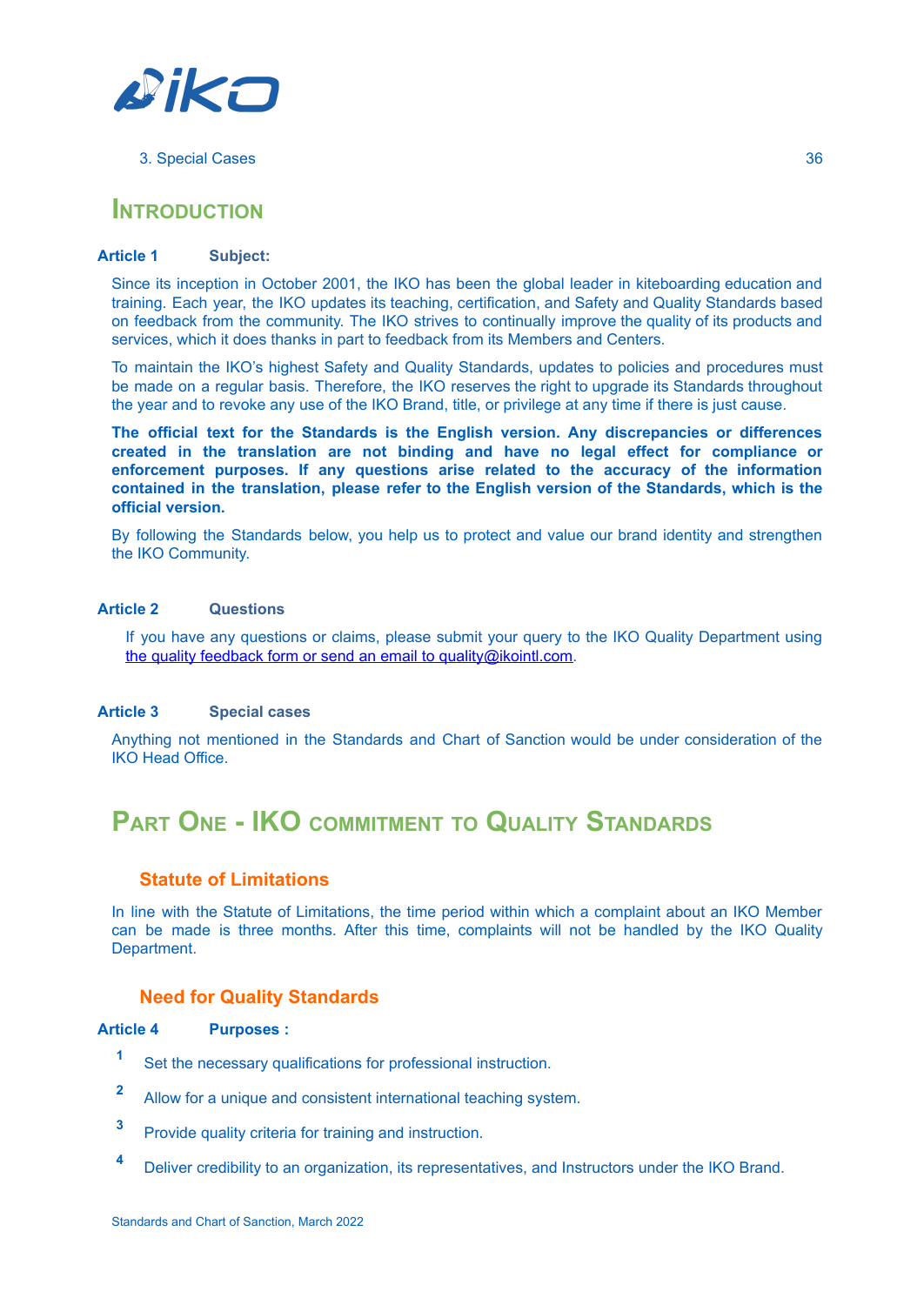

- **<sup>5</sup>** Ensure each student's safety and ability to learn effectively.
- **<sup>6</sup>** Produce more consistent results for students to become independent kiteboarders.
- **<sup>7</sup>** Set guidelines for safe Instructor and Center behavior.
- **<sup>8</sup>** Reinforce communication between the organization and its Members.

#### **Article 5 Reasons:**

- **<sup>1</sup>** Problems can result from failing to follow the Standards, which puts liability and risk on the Instructor and/or the Center.
- **<sup>2</sup>** When customers receive poor service they complain and/or do not return, which adversely affects the entire IKO Community.
- **<sup>3</sup>** The benefits of the Standards exist only when they are always followed by all IKO Members as intended.

#### **Article 6 Commitments:**

Kiteboarding is a sport that is growing quickly in popularity and evolving throughout its growth. The IKO is a dynamic organization that takes a proactive approach to change. By adhering to the IKO's Terms and Policies outlined in this document, individuals and schools agree to:

- **<sup>1</sup>** Register all students online and certify their levels before giving them access to the IKO vCard (virtual card).
- **<sup>2</sup>** Self-regulate by staying up-to-date with new Standards, manuals, ebooks, related information, and by adapting teaching methods accordingly.
- **<sup>3</sup>** Give feedback to contribute to the improvement of the Standards.
- **<sup>4</sup>** Update profile pages and contact details to ensure uninterrupted communication with the IKO.
- **<sup>5</sup>** Maintain a civil, polite, and professional relationship with the IKO Office and staff.
- **<sup>6</sup>** Follow both the IKO Standards and local legislation about working issues/business.

#### **Article 7 Elements that Influence IKO Standards:**

- **<sup>1</sup>** New teaching methods and equipment technology.
- **<sup>2</sup>** Feedback from IKO Instructors, Centers, and Members.

#### <span id="page-3-0"></span>**Quality Management**

#### **Article 8 Principles:**

- **<sup>1</sup>** Quality management is achieved by:
	- a. Being proactive and helping to solve problems.
	- b. Promoting kite safety.
	- c. Ensuring student satisfaction.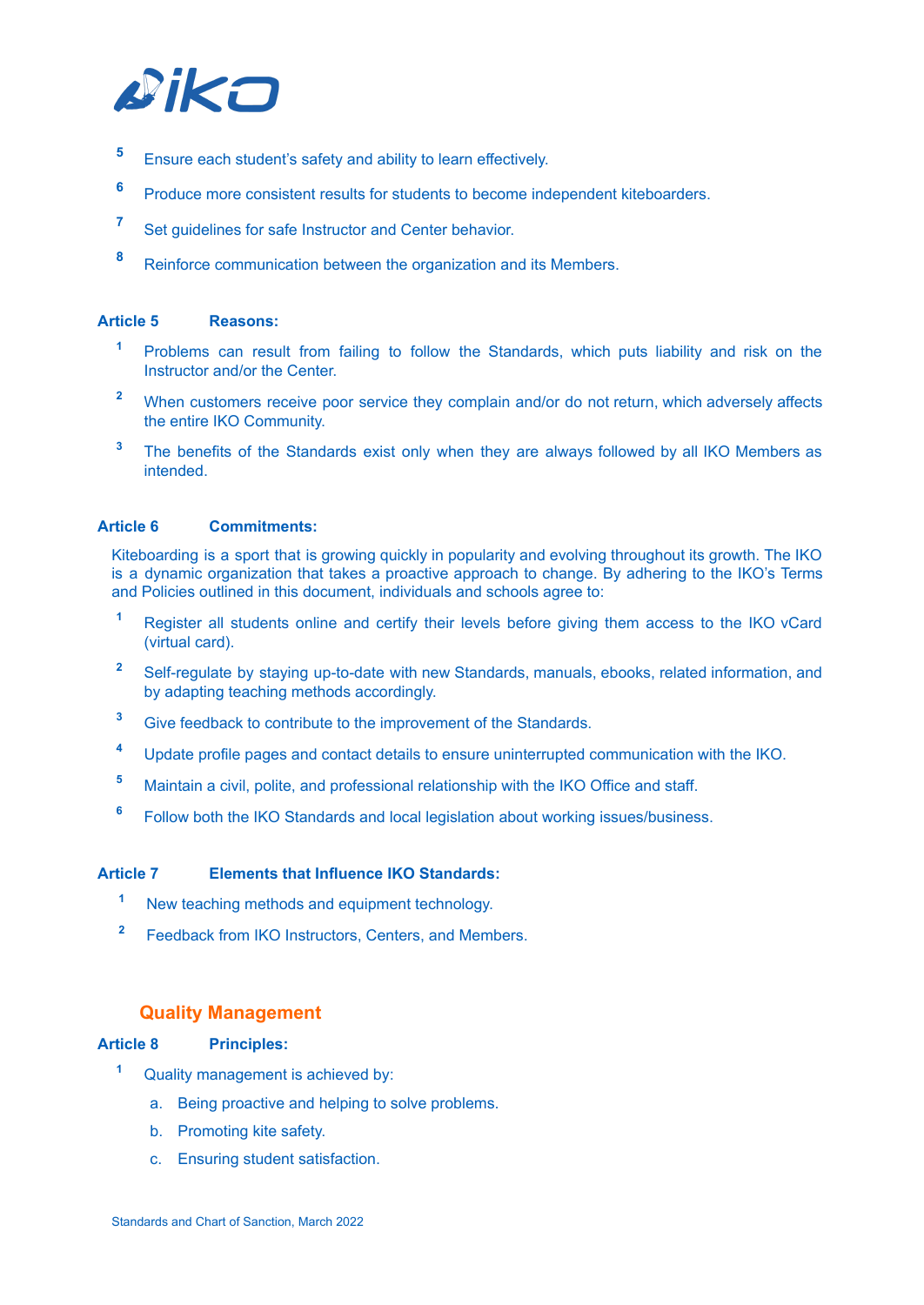

- d. Enforcing compliance with the Standards.
- e. Maintaining top-level safety standards and customer satisfaction.
- f. Maintaining the credibility of the IKO, its Members, Standards, and programs.
- <sup>2</sup> Ongoing feedback from Instructors, Centers, and students determines whether quality standards are being respected. When the Standards are applied equally by all IKO Members, the IKO Brand is strengthened and safety and customer satisfaction is ensured.
- **<sup>3</sup>** Every IKO Member, including students, can and should provide feedback to help the IKO improve.
- **<sup>4</sup>** Accounts of incomplete or poor training and/or poor customer service will be investigated.
- **<sup>5</sup>** Negative feedback may result in sanctions against any Member (based on each individual case).
- **<sup>6</sup>** The *Chart of Sanctions*, which is an integral part of the Standards, outlines possible issues most commonly investigated and their immediate consequences.

#### <span id="page-4-0"></span>**Chart of Sanctions (see 'Part Nine' at the end of this document)**

#### **Article 9 Subject and objectives:**

- **<sup>1</sup>** The *Chart of Sanctions* has been set to sanction IKO Centers, Instructors, and Trainers that do not respect the IKO Standards. Because safety comes first, quality concerns regarding safety issues are a top priority for the IKO.
- **<sup>2</sup>** The *Chart of Sanctions* details sanctions according to offenses.
- **<sup>3</sup>** Feedback provided by students and other parties helps the IKO to determine whether a Member conforms to the Standards to which they agreed.
- **<sup>4</sup>** After a first sanction of less than ten points, failure to adhere to the safety and/or certification Standards may lead to suspension or banning. More than one warning may be put in place at once.
- <span id="page-4-1"></span>**<sup>5</sup>** The *Chart of Sanction* forms an integral part of the Standards and can be found at the end of this document.

### **PART TWO - IKO KITER**

#### **Article 10 Requirements:**

- **NEW**
- **<sup>1</sup>** Be certified Level 2I (or above) by an IKO Instructor (lower level from 1A to 2H, kiters are IKO certified but will not be covered by the IKO Membership insurance if they practice without an IKO Instructor).
- **<sup>2</sup>** Have answered the feedback requested by the IKO.
- <sup>3</sup> Be between 12 and 65 years of age to benefit from the IKO insurance cover.

#### **Article 11 Commitments:**

- **<sup>1</sup>** Follow all procedures and standards set by the IKO.
- **<sup>2</sup>** Use a kite with a functioning safety system that releases most of the kite's power (either a 4-line kite with a front line re-ride safety system or a kite with a 5th line. It can be LEI or foil design.).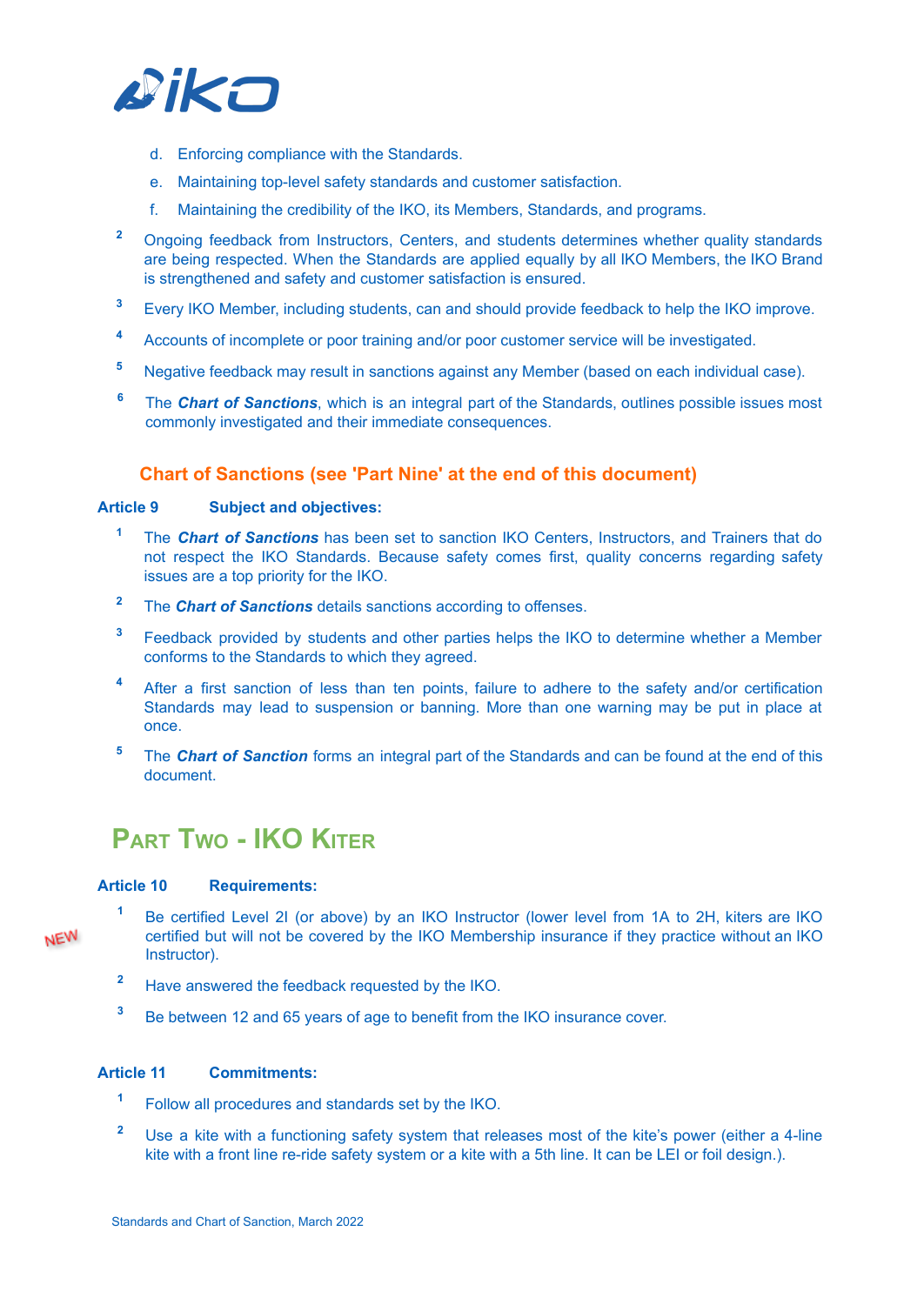

- **<sup>3</sup>** Do not use the suicide leash connection method. Semi-suicide technique is allowed for Level 5 Freestyle riders who have been certified by a Coach.
- **<sup>4</sup>** Connect the kite leash to the front of their harness.
- **<sup>5</sup>** Have a line cutter in their harness.
- **<sup>6</sup>** Know and apply all the safety procedures set by the IKO for launching and landing, both with an assistant and alone, as well as the self-rescue procedure.
- **<sup>7</sup>** Know and respect the Right of Way (ROW) rules.
- **<sup>8</sup>** Know and respect the riding zones and respect other beach users.
- **<sup>9</sup>** Do not jump on land.
- **<sup>10</sup>** Know and respect the International Kiteboarding Signs.
- **<sup>11</sup>** Stay clear of any obstacle downwind (minimum distance of three-line lengths).
- **<sup>12</sup>** Do not kite in offshore winds unless there is a rescue team/boat operating during the session.
- **13** If riding more than 2 miles (3.22 km) from the shore, boat support is mandatory.
- <span id="page-5-0"></span>**<sup>14</sup>** Do not claim to have a higher IKO level on social media.

### **PART THREE - IKO CENTER**

#### <span id="page-5-1"></span>**Plan 'Free'**

#### **Article 12 Requirements:**

NEW

**NEW** 

- **<sup>1</sup>** Have at least one qualified IKO Instructor Level 2 working as the Head Instructor (they must have passed the Head Instructor course) who is responsible for the IKO Center to follow the IKO Standards. When the Head Instructor leaves the IKO Center, they must be replaced immediately by a new L2 with Head Instructor qualification or the school will be put on pending (Basic and Plus Centers will not receive any refund for the period of "pending"). For new schools with no Instructor Level 2, they can still affiliate, but need to find a Level 2 Instructor or one of their Instructor Level 1 must become Level 2 Instructor within 3 months of affiliation.
	- <sup>2</sup> Ensure students and school team members have liability insurance that covers them during their kitesurfing activities, either through the IKO insurance program or your own school insurance policy.
- **<sup>3</sup>** Have one motorized rescue craft (boat, jetski, and/or electric bodyboard) available (either one you **NEW** own or that of a third party). The craft must be equipped with safety devices according to nautical regulations with the capability of rescue within a maximum of five minutes from the Center at all times. Alternatively, a lifeguard service may be used. In specific spots where it is impossible to use a boat, the IKO will check the situation and decide whether the school can be affiliated.
	- **4** If accessible by road, have a suitable vehicle available to transport a victim to an Emergency Medical Technician (EMT) or ambulance.

#### **Article 13 Commitments:**

**<sup>1</sup> Customer Guarantees**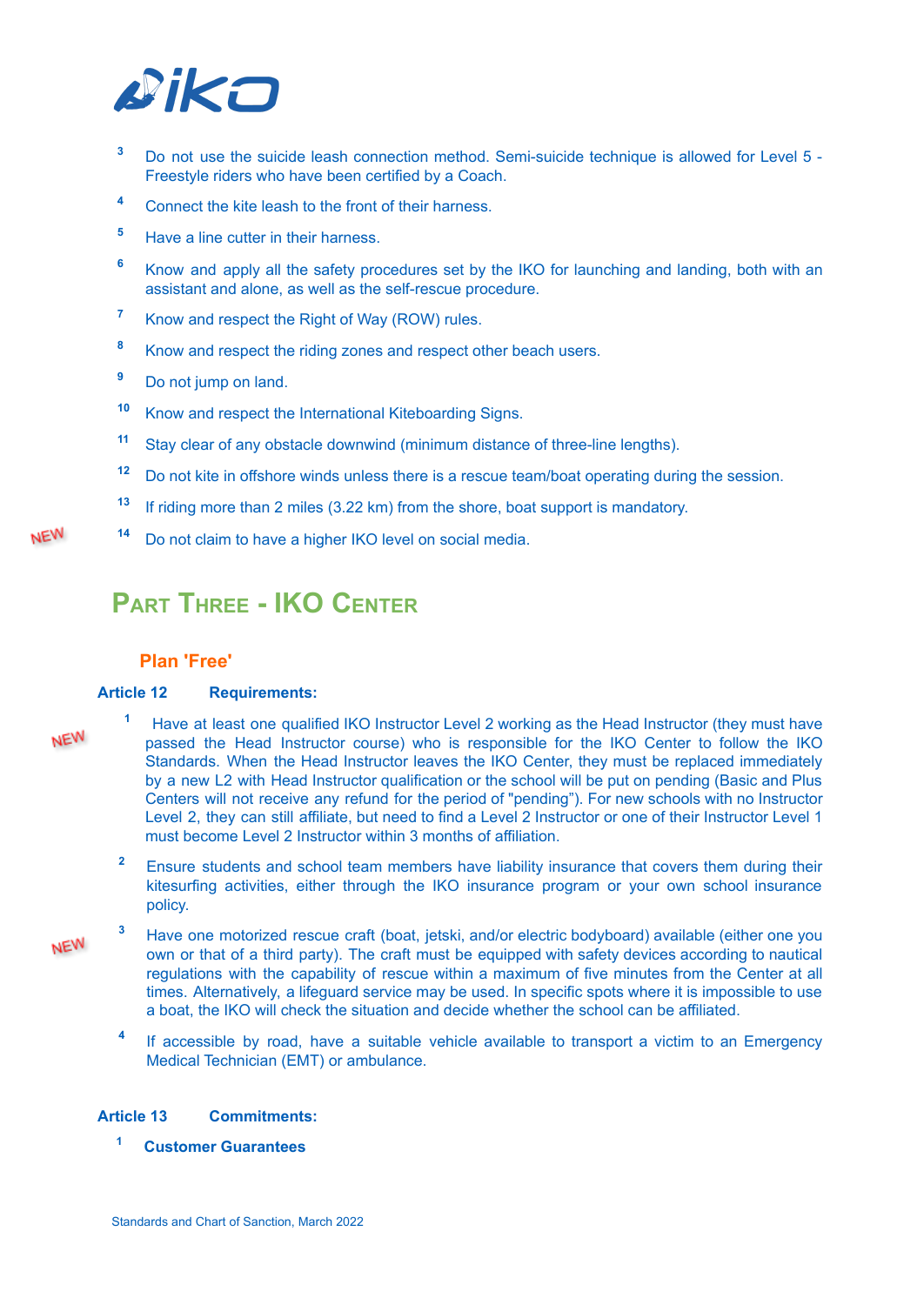

- a. Provide a safe and fun environment for every customer before, during, and after lessons.
- b. Before starting each course, push all students to sign up for a Kiter Membership where IKO insurance is included, and make sure they sign the student waiver form.
- c. Supply and ensure students wear all the necessary safety gear including a helmet, harness with handle, kite leash with a safety-release system connected to the front of the harness, an appropriate and approved by local authorities buoyancy aid of 50N until Level 3L, (from Level 3M, impact vests approved by local authorities are allowed\*) when in the water, including shallow water. Centers must also provide a functional safety system on every control bar used for teaching (mandatory 4-line re-ride safety system on a front line or 5<sup>th</sup> line safety system) and line cutter (specific for water and made of water-resistant material, such as stainless steel) for Instructors and Assistants in their harness, or a buoyancy aid. Centers must never use a board leash.

\*If you are kiting in a drysuit, it is still recommended to always use a buoyancy aid and not an impact vest, because if you rip your drysuit out on the water or forget to close the zipper, the drysuit can get very heavy if it fills up with water.

- d. Teach students to become independent according to the IKO Certification Standards.
- e. Have the necessary equipment for all local wind conditions.
- f. Ensure students know and understand all emergency procedures.
- g. Respect the maximum Instructor-to-Student ratio, which is also valid when teaching from a boat:
	- Instructor Level 1: 1 to 2 students with 1 kite (max) flying.
	- Instructor Level 2 and above alone: up to 2 kites flying (max 4 students).
	- Instructor Level 3 or above with 1 Assistant: up to 3 kites flying (max 6 students).
	- Instructor Level 3 or above with 2 Assistants: up to 4 kites flying (max 8 students).
- h. Make sure Assistants always work under the direct supervision of an IKO Level 2 Instructor or above.
- i. Have a minimum of 25 certification credits in the Center account.
- j. Provide certification credits to Instructors working at the Center, adding them to the School "Team" list.
- k. Ensure IKO Instructors evaluate all student levels and certify them online (the Center can also do this directly from the Center's online profile) and give students access to the vCard.
- l. Sell equipment responsibly. An IKO Center agrees to guarantee that it will sell only verified equipment and bars equipped with safety systems, and will only recommend equipment geared for each student's level of ability.
- m. Teach responsibly by only training in safe locations. Teaching must be conducted at an assessed, safe, and suitable site for students.
- n. Report any major accident that occurs while teaching to the IKO Support Department within three days of a major accident or death.
- o. Propose Kiter Membership to all students enrolling on an IKO course.
- p. Not host professional training for any competitive organization.
- **NEW** q. Remove pictures from social media and websites that do not respect the IKO Standards.
	- **<sup>2</sup> Visible Displays** The following should be posted where all students and visitors can see them: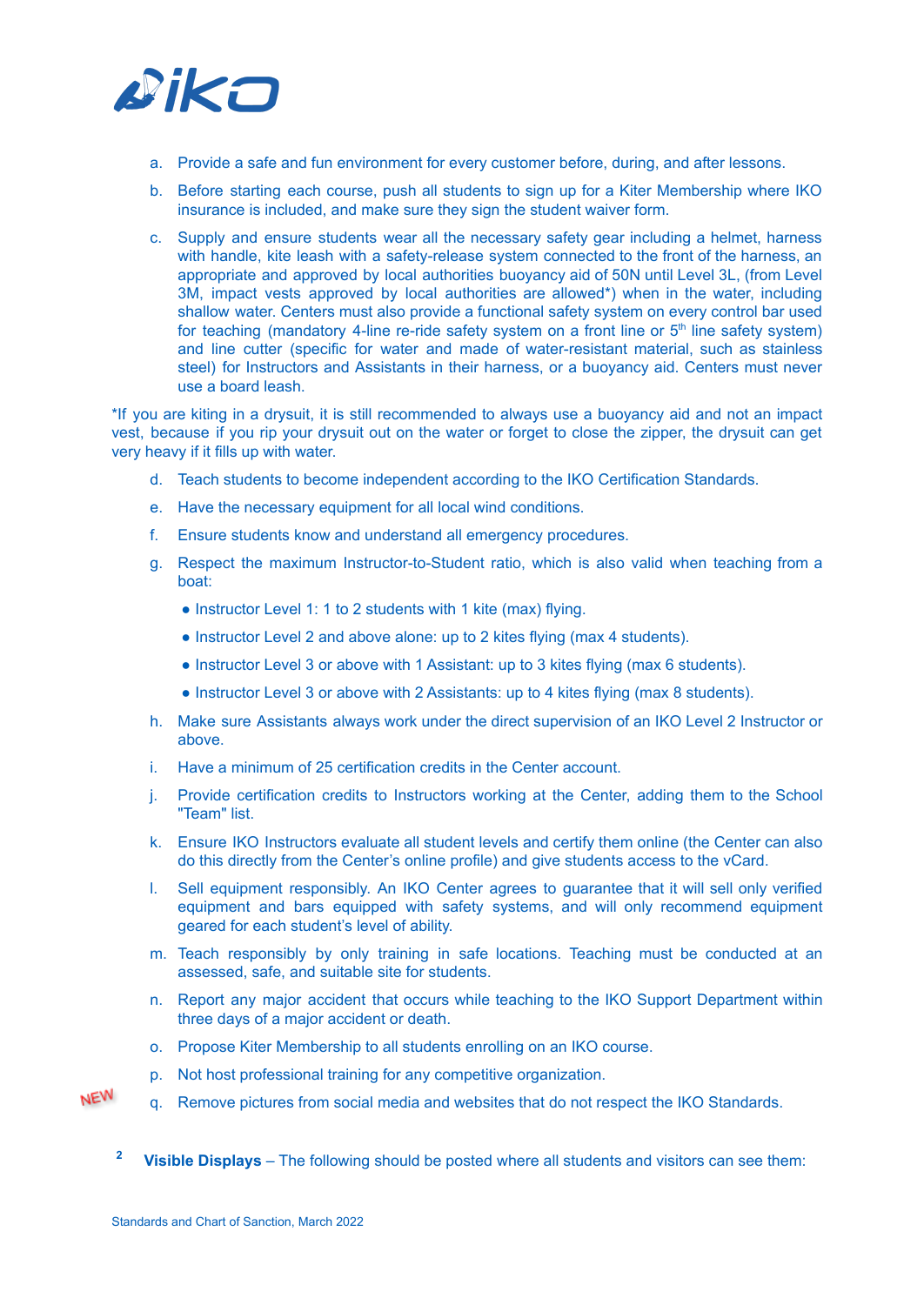

- a. Instructor diplomas
- b. Daily weather forecast (on a tablet/laptop screen)
- c. Emergency phone numbers and contacts
- d. Spot organization
- e. All IKO posters (Certification Standards; How to launch your kite; How to setup your kite; International Kiteboarding Signs; Kiter Membership; Right of Way rules; SEA Assessment; Wind window)
- **<sup>3</sup>** Hire an IKO-certified school team during the opening season (all Instructors, Assistants, and Trainers must be IKO certified).
- <span id="page-7-0"></span>**<sup>4</sup>** For new Centers, all Instructors must be IKO Certified within six months of becoming an IKO Center.

#### **Center Membership 'Basic'**

#### **Article 14 Requirements:**

**<sup>1</sup>** Same as plan 'Free'.

#### **Article 15 Commitments:**

<span id="page-7-1"></span>**<sup>1</sup>** Same as plan 'Free''.

#### **Center Membership 'Plus'**

#### **Article 16 Requirements:**

**<sup>1</sup>** Same as plan 'Free'.

#### **Article 17 Commitments:**

#### **<sup>1</sup> Customer Guarantees**

- a. Same as plan 'Free'.
- b. Must provide Internship opportunities for their Instructor and Assistant Candidates both during and after the courses as needed when hosting ATCs and ITCs.
- c. Ensure that the Head Instructor supports and trains all new Instructors during their first five days of work.
- d. Inform the IKO Support Department immediately when changing its Head Instructor.
- e. Respect the Pro course Organizer Guide.
- f. Organizing an Instructor course from another organization following an ATC is forbidden. It is strongly advised to organize an ITC after each ATC since most of the candidates want to become an Instructor, not 'only' Assistants. In case schools have difficulties finding an Examiner to organize an ITC, they must request help from the Training Department (contact: [central@ikointl.com](mailto:central@ikointl.com)).
- **<sup>1</sup> Visible Displays** The following should be posted where all students and visitors can see them:
	- a. Same as plan 'Free'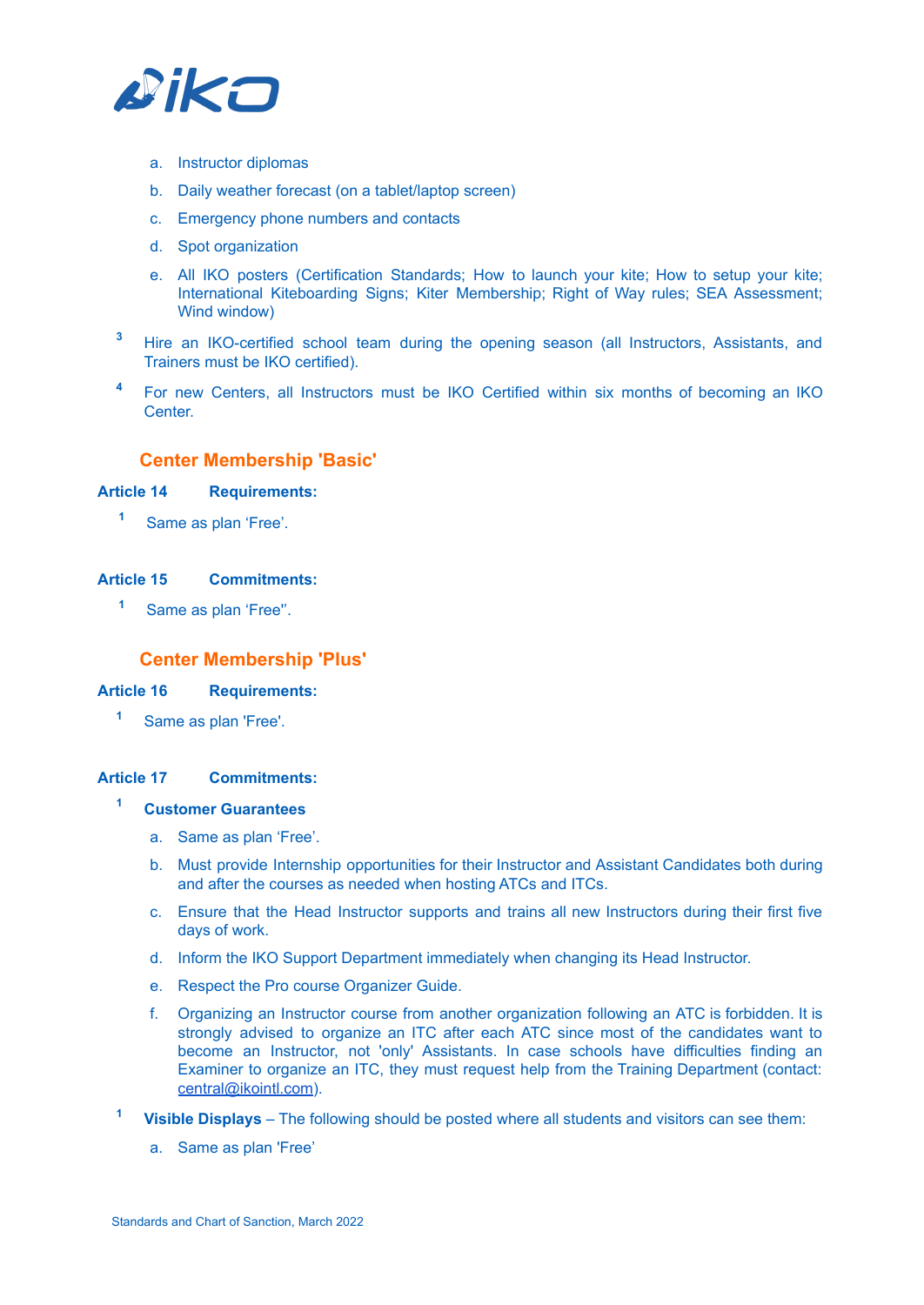

b. The IKO Center flag

#### <span id="page-8-0"></span>**Affiliation / Renewal (for all Memberships except Free Memberships)**

#### **Article 18 Conditions:**

- **<sup>1</sup>** Register online (for new affiliations), complete all requested information, and supply all required supporting documents.
- **<sup>2</sup>** Pay the affiliation/renewal fee.

#### **Article 19 Term:**

- **<sup>1</sup>** The IKO will affiliate a school based on the online School Affiliation Form.
- **2** IKO Affiliation is valid for one year starting from the affiliation approval date. To maintain the IKO Affiliation status, you must provide an up-to-date copy of your school insurance policy if your school team and students do not subscribe to the IKO Insurance Program, and all Instructors must be up-to-date with their memberships.
- NEW

**3** If the school has a new owner, even if they are an IKO Instructor of any level, Assistant Trainer, or Examiner, the school will have to redo the affiliation process from the beginning.

#### **Article 20 Benefits:**

- **<sup>1</sup>** The IKO Center Brand is recognized worldwide and associated with quality teaching programs.
- <sup>2</sup> The right to promote and associate your business with the IKO Logo and Brand name and to use them for advertising purposes. Centers may not modify the logo or print it on their products without written authorization from the IKO. For more information on IKO logo usage, review Part Five.
- **3** IKO Center websites, advertisements (online or printed), social media posts, and communications must comply with the IKO Standards in terms of security and teaching practices.

### <span id="page-8-1"></span>**PART FOUR - IKO INSTRUCTORSHIP**

#### <span id="page-8-2"></span>**IKO Assistant**

#### **Article 21 Purpose:**

**1** IKO Assistant is the first step toward an IKO Pro career. The Assistant certification is mandatory in order to take part in an IKO Instructor Training Course (ITC). Assistants receive an IKO diploma and access to specific sections of the IKO website. Assistants and any Member with a higher level commit to respecting and applying the IKO Standards.

#### **Article 22 Prerequisites:**

- **<sup>1</sup>** Be at least 16 years old (Candidates under 18 must obtain parental consent). Candidates can attend the course six months before they are 16 but will only be validated on their birthday. The IKO Office must be informed of this prior to the course.
- **NEW <sup>2</sup>** Pass the ATC Module 1 online with a score of 70%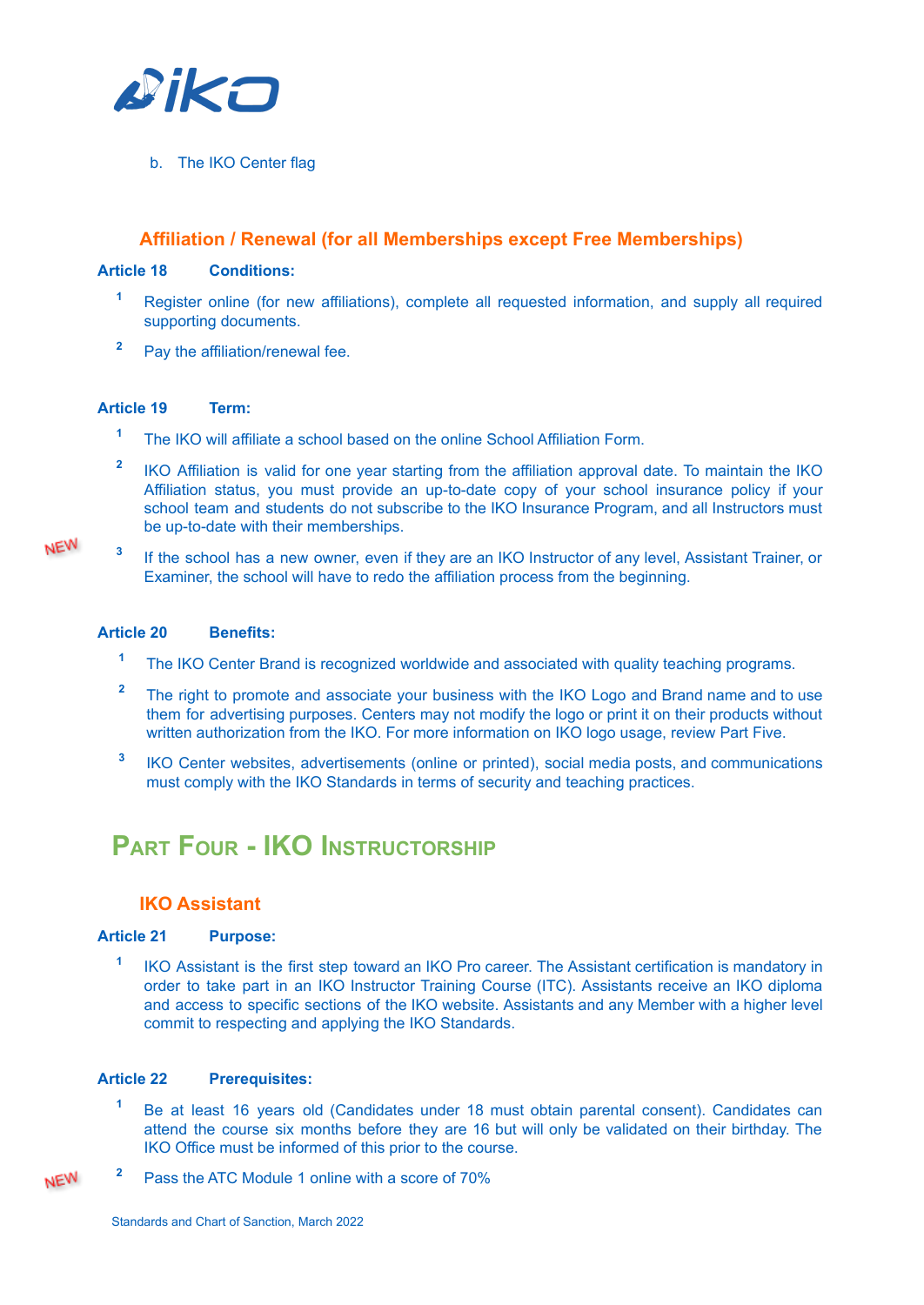

- **<sup>3</sup>** Be a certified IKO Kiteboarder Level 4 or equivalent (evaluated during the ATC).
- **<sup>4</sup>** Have a valid IKO Membership, and follow the IKO Standards.
- <sup>5</sup> Be able to read and write in the language the course is given.
- **<sup>6</sup>** Accept the contents of the ATC Candidate Waiver and Participation Online Form.

#### **Article 23 Qualification Benefits:**

- **<sup>1</sup>** Access the Instructor Training Course (ITC).
- **<sup>2</sup>** Assist and supervise one kiter who is Level 2I or above under the supervision of an IKO Instructor Level 2 or above.
- **<sup>3</sup>** Assist any Instructor/independent rider in launching/landing under the supervision of an IKO Instructor Level 2 or above.
- **<sup>4</sup>** Assist Instructors Level 2 and above in safety, spot organization, equipment preparation, and trimming.
- **<sup>5</sup>** Manage the safety and organization of the teaching spot under the supervision of an IKO Instructor Level 2 or above.
- **<sup>6</sup>** Manage the organization of equipment and its necessary maintenance under the supervision of an IKO Instructor Level 2 or above.
- **<sup>7</sup>** Manage rental to independent riders who are Level 3 and above (equipment selection, set up and trim/SEA assessment). This does not include supervision (refer to point 2).

#### **Article 24 Commitments:**

- **<sup>1</sup>** Same as 'kiter'
- **<sup>2</sup>** Respect and adhere to the Standards set by the IKO in this document, as well as the Assistant and Instructor Manuals.
- **<sup>3</sup>** Always wear personal safety equipment: harness with handle, kite leash with quick release fixed on the front of the harness, and a line cutter.
- **<sup>4</sup>** Never use a kite leash or other method to fasten a student to any solid object or to themselves for the purpose of anchoring or lifting or to try to secure the student or the Assistant. The Assistant can neither hold a leash or rope connected to the student.
- **<sup>5</sup>** Renew membership every year. Assistants who do not renew their membership within nine months of their expiration date will have to pass the online Assistant exam with a score of more than 80% to be able to renew. A late fee will apply in addition to the regular membership renewal when paid two or more months after the expiration date.
- **<sup>6</sup>** Answer all communications for which the IKO Office is requesting an answer within 7 days.

**NEW** 

**<sup>7</sup>** Remove pictures from social media and websites that do not respect the IKO Standards.

#### **Article 25 Certification:**

**<sup>1</sup>** The Assistant Training Course (ATC) Module 2 should last five days.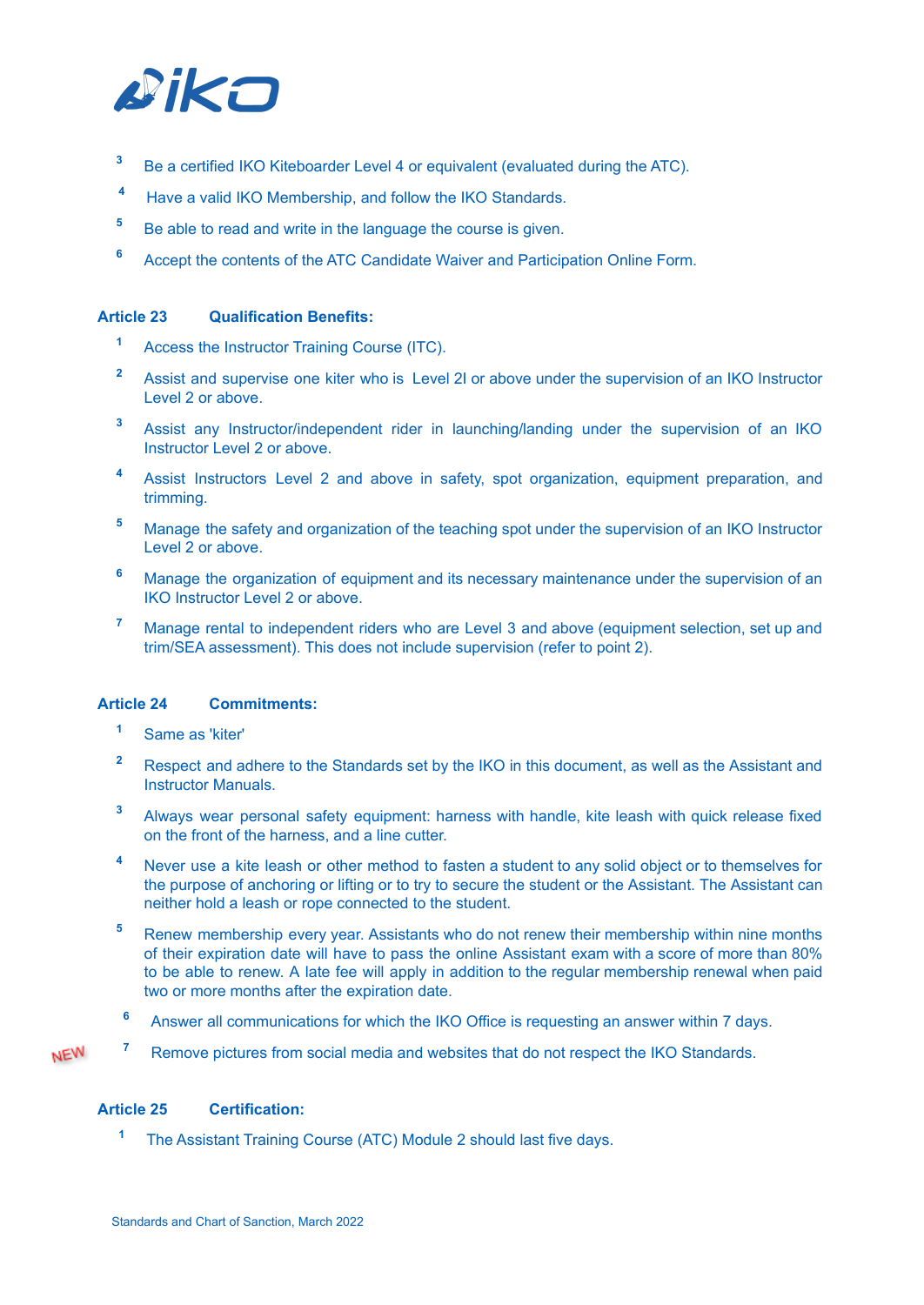

- <sup>2</sup> Candidates must register online via the IKO [website](http://ikointl.com/user/register) or directly with the ATC Organizer. Upon payment of the IKO fee, Candidates will be able to download the Assistant Manual. Assistant Candidates can then start training with their qualified Assistant Trainer.
- **<sup>3</sup>** During the course, Candidates must satisfy the final evaluation criteria.
- **<sup>4</sup>** At the end of the ATC, Candidates take an online exam and must pass with a minimum score of 80%.
	- **<sup>5</sup>** Candidates that fail the exam or are not validated for any other reason must complete post-course requirements that may include Internship hours for a period determined by the Assistant Trainer. All post-course requirements must be completed within no more than six months from the original training date. This time can be extended by up to one year upon request. After that, the Internship Form is no longer valid and the Assistant Candidate will need to attend another ATC.
	- **6** Internship means that the Assistant Candidate must achieve the Internship goal and achievements requested under the supervision of an Internship Manager for the amount of time determined at the end of the ATC.
	- <sup>7</sup> Once each hour of Internship has been completed, the Internship Manager logs the hours on their account.
	- **<sup>8</sup>** Once the Internship Manager(s) submits the total Internship hours given by the Assistant Trainer, the Assistant Candidate will be automatically validated if all other requirements are completed.
	- **<sup>9</sup>** The Assistant Diploma will be available in the Assistant Candidate's online account upon completion of their training/Internship.

#### <span id="page-10-0"></span>**IKO Instructor Level 1**

#### **Article 26 Purpose:**

<sup>1</sup> Becoming an IKO Instructor Level 1 gives individuals the opportunity to teach kiteboarding all around the world with teaching methods that are recognized as the international standard in kiteboard instruction.

#### **Article 27 Prerequisites:**

- **<sup>1</sup>** Be at least 18 years old. Candidates can attend the course six months before they are 18 but will only be validated on their birthday. The IKO Office must be informed of this prior to the course.
- <sup>2</sup> Be a certified IKO Kiteboarder Level 4 or equivalent (evaluated during the ITC).
- **<sup>3</sup>** Be an IKO Assistant.
- **<sup>4</sup>** Have a valid IKO Membership and follow the IKO Standards.
- **<sup>5</sup>** Have a valid First Aid and CPR certificate, including first aid for drowning, fainting, injury, broken bones, and safe setting. (The certificate must not be older than two years. Online courses are not accepted.)
- **<sup>6</sup>** Be able to read, write, and speak fluently in the language the course is given.
- **<sup>7</sup>** Accept the contents of the ITC Candidate Waiver and Participation Form.

#### **Article 28 Qualification Benefits:**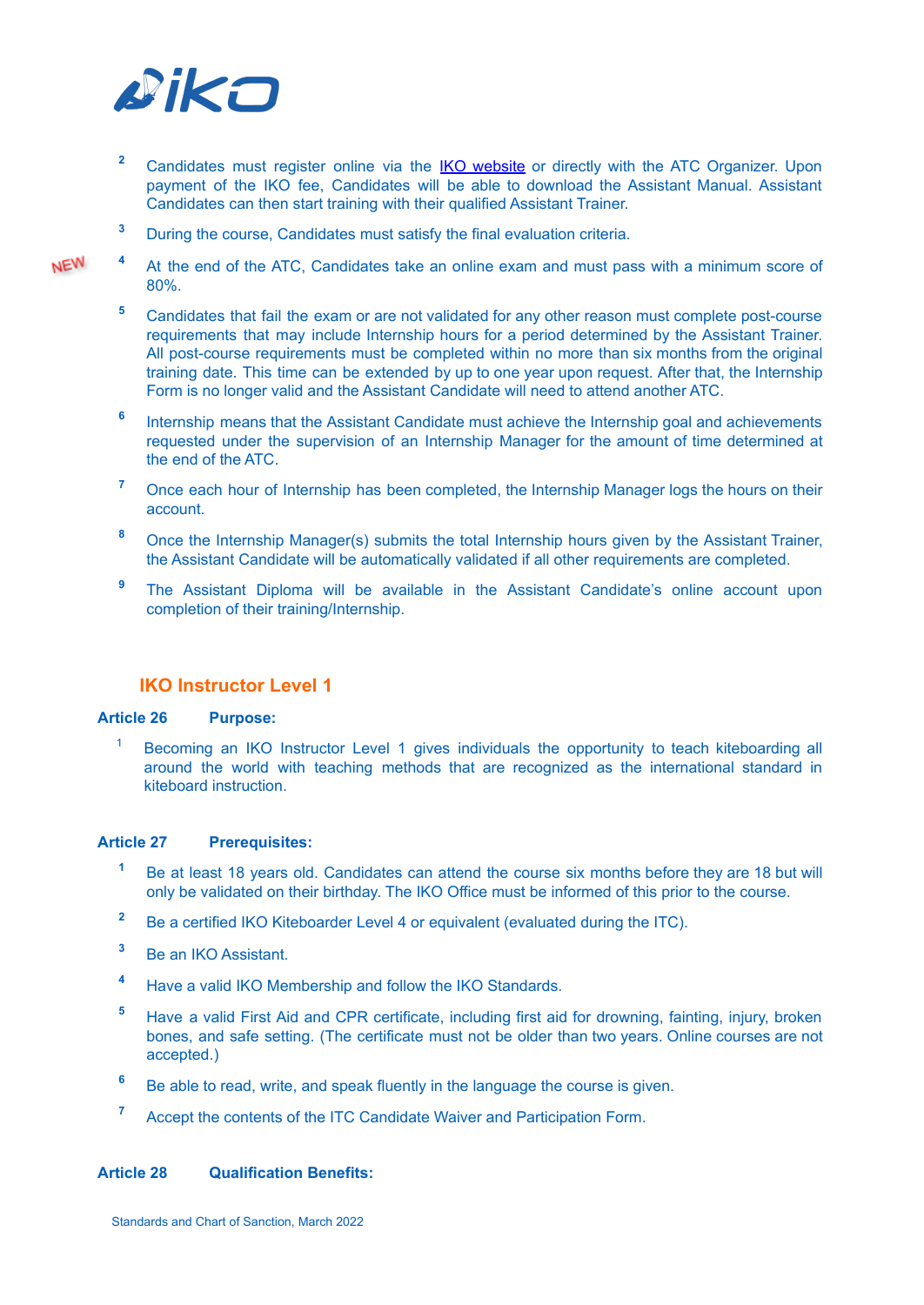

- **<sup>1</sup>** Access Coach Courses.
- **<sup>2</sup>** Teach kiteboarding to a maximum of 2 students with a maximum of 1 kite flying at any one time.
- **<sup>3</sup>** Teach kiteboarding up to Level 4 (Advanced).
- **<sup>4</sup>** Certify all students online, giving them access to the IKO vCard.
- **<sup>5</sup>** Access to the online courses 'Teaching to Children' and 'Teaching to Students with Health Conditions<sup>'</sup>

#### **Article 29 Commitments:**

- **<sup>1</sup>** Same as Assistant.
- **<sup>2</sup>** Respect the teaching and safety standards set by the IKO in this document, as well as the Assistant and Instructor Manuals.
- **<sup>3</sup>** Ensure student's safety downwind (for water exercises) with either the Instructor themselves, an Assistant, or a boat downwind.
- **<sup>4</sup>** Teach Discovery Level with a 4 or 5-line trainer kite (it can be LEI or Foil design) on short (5 to 8m) lines (2-line kites can be used, but every skill must be repeated with a 4-line trainer kite).
- **<sup>5</sup>** Provide safety equipment to all students:
	- a. Student equipment from Level 1A to Level 3L: helmet, harness with handle and kite leash with quick release connected to the front of the harness, and a buoyancy aid of 50N approved by local authorities (for water lessons, even if shallow).
	- b. Student equipment from Level 3M and above: helmet, harness with handle and kite leash with quick release connected to the front of the harness, and a buoyancy aid of 50N or impact vest approved by local authorities. If you are kiting in a drysuit, it is still recommended to always use a buoyancy aid and not an impact vest, because if you rip your drysuit out on the water or forget to close the zipper, the drysuit can get very heavy if it fills up with water.
	- c. Kite equipment: chicken loop quick-release system that allows the kite to lose most of its power once activated (4-line re-ride safety system on a front line, or 5<sup>th</sup>-line safety system).
	- d. No board leash.
- **<sup>6</sup>** Must always wear their own safety equipment: harness with handle, kite leash with quick release fixed to the front of the harness, line cutter, and a buoyancy aid when teaching from a boat or being in a boat. Every person in the boat must also have a buoyancy aid. On-water first-aid kit if teaching away from the Center, radio or emergency communication, and a watch.
- **<sup>7</sup>** Never use a kite leash or other method to fasten a student to any solid object or to themselves for the purpose of anchoring or lifting, or to secure the student or the Instructor. The Instructor can also not hold a leash or rope connected to the student.
- **<sup>8</sup>** Must teach the proper use of all safety systems several times during any course.
- **<sup>9</sup>** Validate the level of all students with no exceptions and certify them online to give them access to the vCard.
- **<sup>10</sup>** Make sure all students subscribe to Kiter Membership (including the IKO Insurance) and sign a student Waiver form before starting each course.
- **<sup>11</sup>** Renew membership every year. Instructors who do not renew their membership within nine months of their expiration date will have to pass the Assistant exam with a score of more than 80% to be able to renew. A late fee will apply in addition to the regular membership renewal when paid two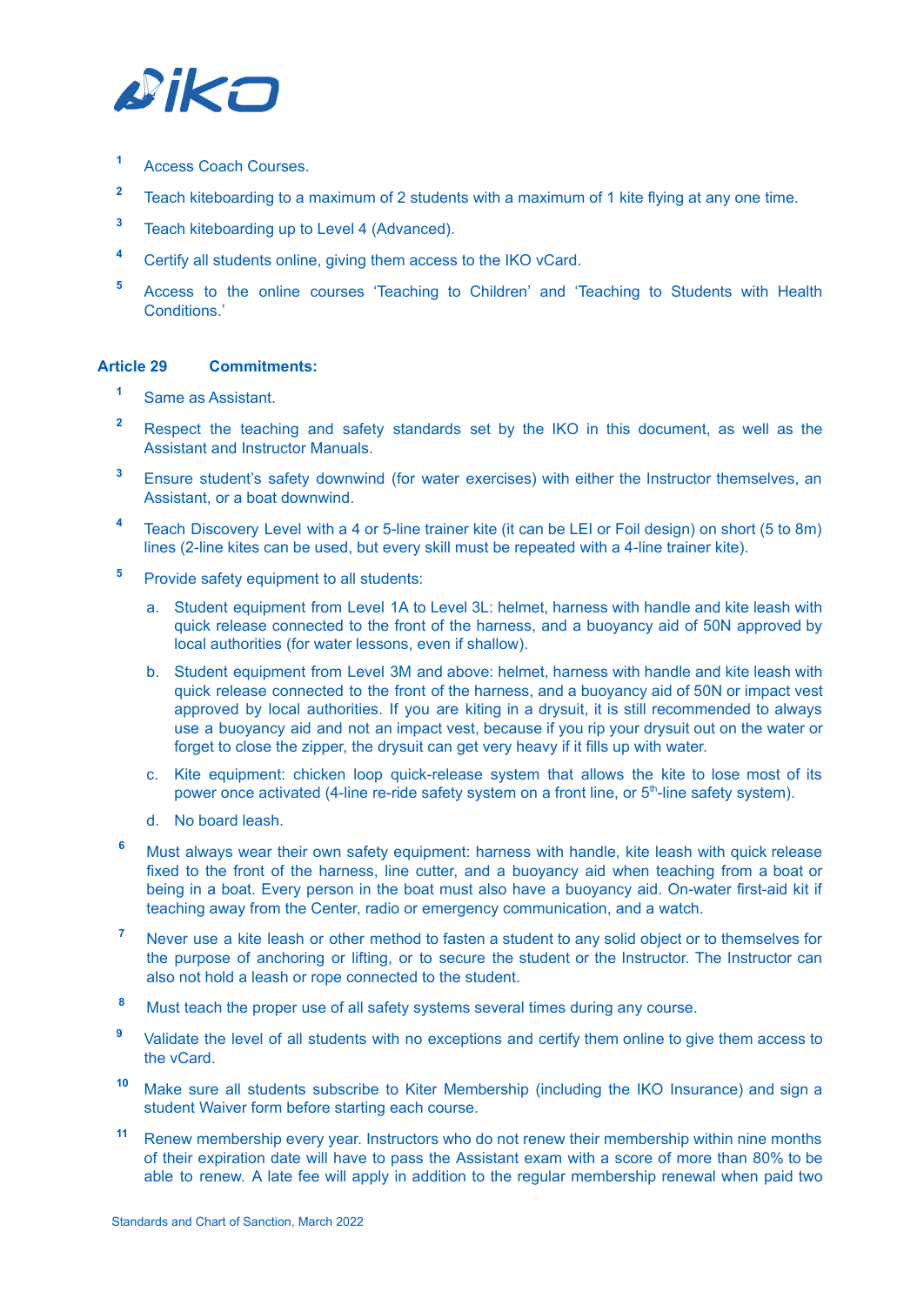

months or later after the expiration date. Instructors who do not renew their membership within two years of their membership's expiration date must attend an IEC to be valid again.

- **<sup>12</sup>** Report any accident that occurs while teaching to the IKO Support Department within three days of a major accident or death.
- **<sup>13</sup>** Accept inspection by the IKO.
- **<sup>14</sup>** Answer all communications for which the IKO Office is requesting an answer within 7 days.
- **<sup>15</sup>** Do not train Instructors for any competitive organization.
- **16** Issue online certification to each student at the end of each course to certify the level reached. If an Instructor is working for an IKO Center, the Certification Credit is provided by the Center itself. Regardless of where they work, IKO Instructors cannot promote their own IKO qualifications without certifying each of their students. The IKO is assured of the competency of the Instructor when it receives student feedback.

#### **Article 30 Certification:**

- **<sup>1</sup>** Every Instructor Candidate follows a five-day Instructor Training Course (ITC), during which an Examiner evaluates their technical, communication, and personal skills.
- <sup>2</sup> During the ITC, Candidates must satisfy the final evaluation criteria and must complete nine hours of teaching (one hour of observation with the Examiner teaching a beginner, two hours of simulation with another Candidate, and six hours with a student as Instructor and Observer). At least half of the teaching time must be done using a Leading Edge Inflatable (LEI) kite.
- <sup>3</sup> At the end of the course, Candidates take a written exam and must pass with a minimum score of 75%.
- **<sup>4</sup>** Candidates that fail the exam or are not validated for any other reason must complete post-course requirements that may include Internship hours for a period determined by the Examiner. All post-course requirements must be completed within a maximum of six months of the original training date. This time can be extended by up to one year upon request to the IKO Office. After that, the Internship Form is no longer valid and the Instructor Candidate will need to attend an IEC.
- **5** Internship means that Instructor Candidates teach under the supervision of an Internship Manager for the amount of time specified at the end of the ITC by the Examiner and written on the Internship Form in the Instructor Manual.
- <sup>6</sup> Once each hour of Internship has been completed, the Internship Manager logs the hours on their account.
- <sup>7</sup> Once the Internship Manager(s) submits the total Internship hours given by the Examiner, the Instructor Candidate will be automatically validated if all other requirements are completed.
- <span id="page-12-0"></span>**<sup>8</sup>** The Instructor Diploma will be available in the Instructor Candidate's account upon completion of their training.

#### **IKO Instructor Level 2**

#### **Article 31 Purpose:**

**<sup>1</sup>** Becoming an IKO Instructor Level 2 gives Instructors the opportunity to teach kiteboarding to higher level kiters and to more students at the same time.

#### **Article 32 Prerequisites:**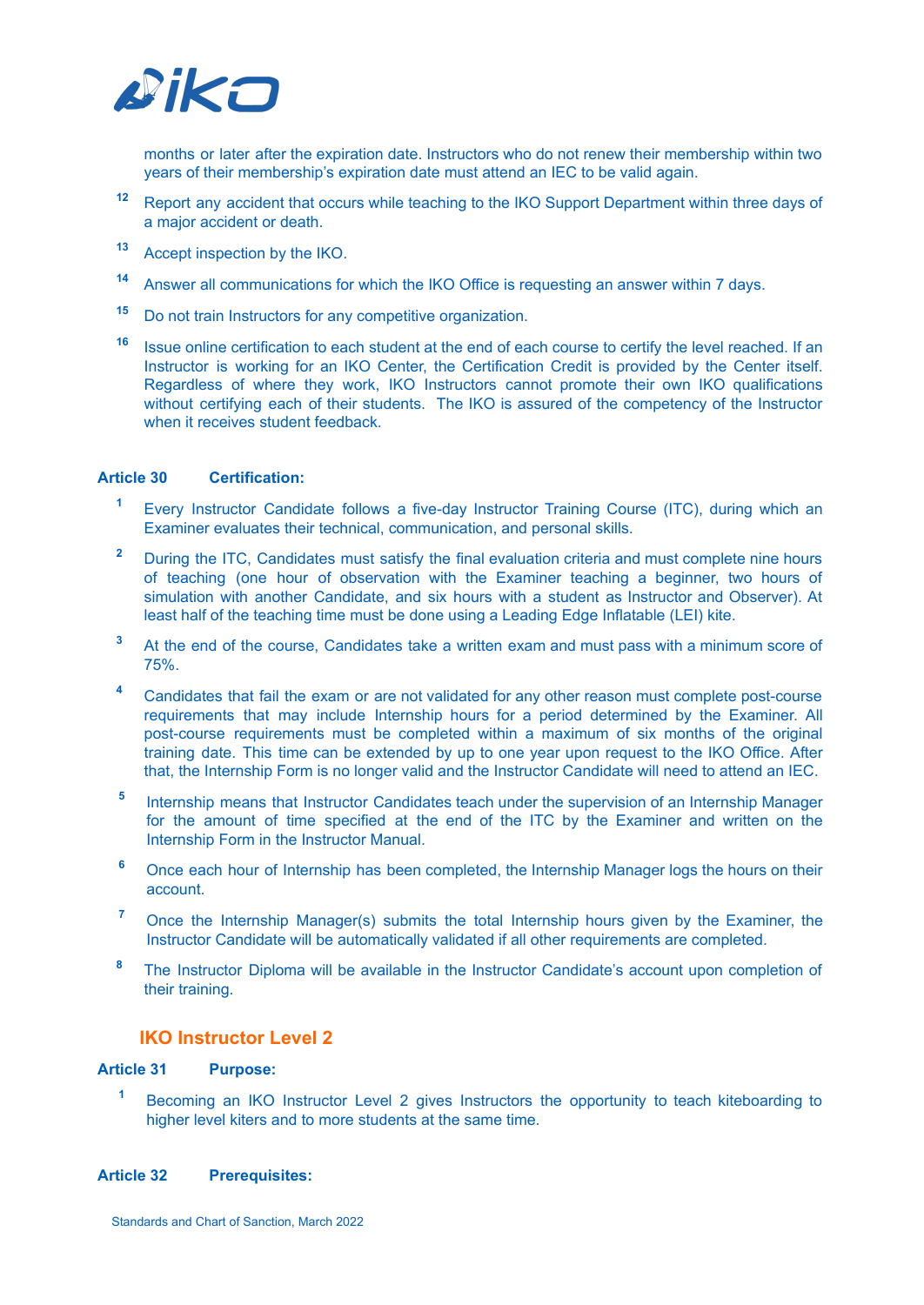

- **<sup>1</sup>** Be an IKO Instructor Level 1 for a minimum of one year.
- **<sup>2</sup>** Have a valid IKO Membership and follow the IKO Standards.
- **<sup>3</sup>** Have taught and registered at least 35 different students with the IKO, totaling at least 280 hours of teaching.
- **<sup>4</sup>** Passed the online exam to become an Instructor Level 2 and Internship Manager, with a minimum score of 75%.

#### **Article 33 Qualification Benefits:**

- **<sup>1</sup>** Same as Instructor Level 1.
- <sup>2</sup> Become the Head Instructor of an IKO Center by taking the corresponding eCourse, 'Become a Head Instructor.'
- **<sup>3</sup>** Teach kiteboarding to a maximum of 4 students with a maximum of 2 kites flying at any one time regardless of whether they are working with an Assistant.
- **<sup>4</sup>** Validate the Internship hours of Assistant or Instructor Candidates.

#### **Article 34 Commitments:**

- **<sup>1</sup>** Same as Instructor Level 1.
- **2** If working as the Head Instructor of a Center, inform the IKO when changing jobs or schools.
- **<sup>3</sup>** When working as an Internship Manager, once each period of Internship has been completed, log the hours along with the Kiteboarder certification on their account.

#### **Article 35 Certification:**

- **<sup>1</sup>** Log 35 students and 280 teaching hours.
- **<sup>2</sup>** Pass the exam to become Instructor Level 2 and Internship Manager with a minimum score of 75%.
- <span id="page-13-0"></span>**<sup>3</sup>** Once the exam is passed, Candidates are validated as an Instructor Level 2 and their diploma will be available in their account.

#### **IKO Instructor Level 3**

#### **Article 36 Purpose:**

**<sup>1</sup>** Becoming an IKO Instructor Level 3 is a distinction that recognizes Instructors' experience and allows them to enter the selection process to become an Assistant Trainer.

#### **Article 37 Prerequisites:**

- **<sup>1</sup>** Be an Instructor Level 2 for a minimum of one year.
- **<sup>2</sup>** Have a valid IKO Membership and follow the IKO Standards.
- **<sup>3</sup>** Have taught a minimum of 125 students and logged 1,000 hours in total, including hours logged as an Instructor L1 and L2.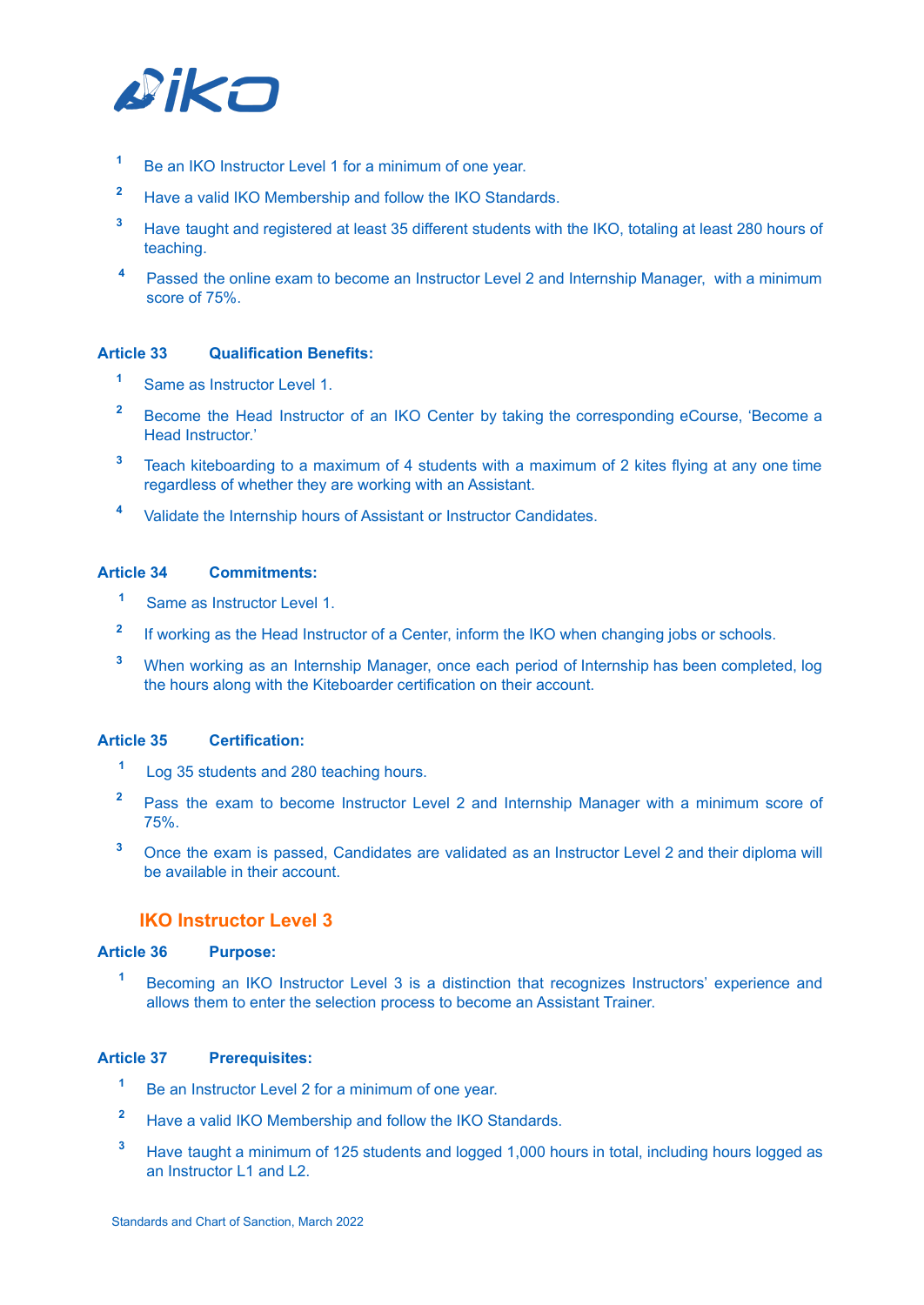

**<sup>4</sup>** Passed the online exam to become Level 3 with a minimum score of 75%.

#### **Article 38 Qualification Benefits:**

- **<sup>1</sup>** Same as Instructor Level 2.
- **<sup>2</sup>** Teach kiteboarding to a maximum of 6 students with a maximum of 3 kites flying at any one time when working with 1 IKO Assistant. If working alone, the student to kite ratio is the same as Instructor Level 2.
- **<sup>3</sup>** Teach kiteboarding to a maximum of 8 students with a maximum of 4 kites flying at any one time when working with 2 IKO Assistants.
- **<sup>4</sup>** Access the Assistant Trainer Training Course (ATTC).
- **<sup>5</sup>** Administer an SCC (School Compliance Check) for Centers and Instructors upon request by the IKO Head Office or on their own, though the Head Office must be informed.

#### **Article 39 Commitments:**

**<sup>1</sup>** Same as Instructor Level 2.

#### **Article 40 Certification:**

- **<sup>1</sup>** Log 125 students and 1,000 teaching hours.
- **<sup>2</sup>** Pass the exam to become Level 3 with a minimum score of 75%.
- **<sup>3</sup>** Once the exam is passed, Candidates are validated as Level 3 and their diploma will be available in their account.

#### <span id="page-14-0"></span>**IKO Coach Level 1**

#### **Article 41 Purpose:**

**<sup>1</sup>** Becoming an IKO Coach gives Instructors the opportunity to teach higher levels and more specific skills to students.

#### **Article 42 Prerequisites:**

- **<sup>1</sup>** Be an Instructor Level 1.
- **<sup>2</sup>** Have a valid IKO Membership and follow the IKO Standards.
- **<sup>3</sup>** Be able to demonstrate competent riding skills in one or more of the Level 5 Evolution disciplines (freeride, freestyle, wave riding, hydrofoil, and/or wingfoil).
- NEW

- **<sup>4</sup>** Pass the Coach Level 1 exam for each discipline the candidate applies.
	- **<sup>5</sup>** Have a valid First Aid and CPR certificate.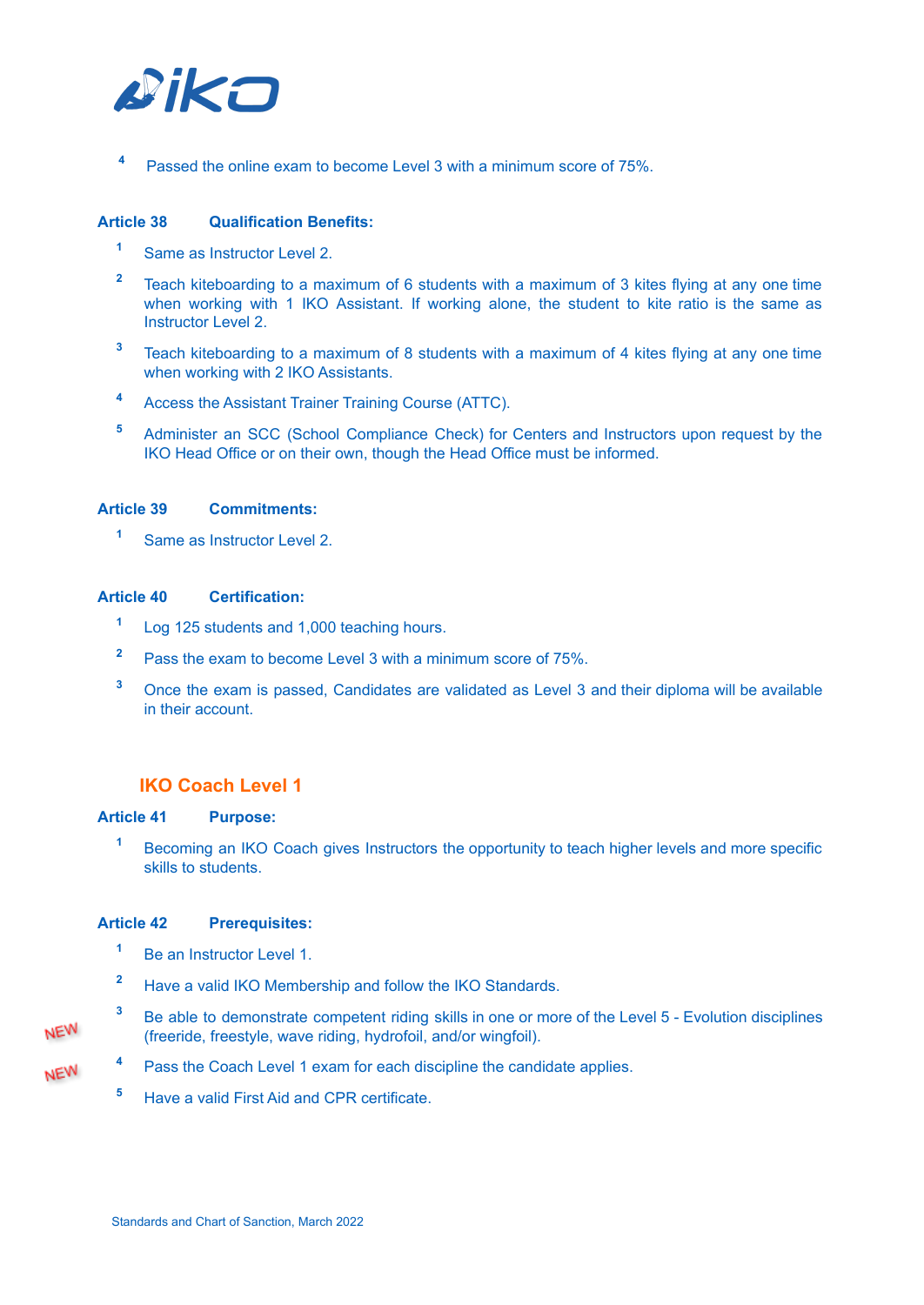

#### **Article 43 Qualification Benefits:**

- **<sup>1</sup>** Same as Instructor Level 1.
- **NEW**

NEW

<sup>2</sup> Teach one student up to Level 5 - Evolution for the specialty they have been certified in (freerider, freestyle, wave riding, hydrofoil, and/or wingfoil).

**<sup>3</sup>** Run a kite trip, boat trip, and downwinders (as many as desired).

#### **Article 44 Commitments:**

**<sup>1</sup>** Same as Instructor Level 1.

#### **Article 45 Certification:**

**<sup>1</sup>** Once the Coach candidate has sent the video of his riding skills and passes the corresponding exam online, the Head Office certifies them.

#### <span id="page-15-0"></span>**IKO Coach Level 2**

#### **Article 46 Prerequisites:**

- <sup>1</sup> Be an active Coach Level 1
- **<sup>2</sup>** Have a valid IKO Membership and follow the IKO Standards.
- **<sup>3</sup>** Have a video camera with x8 to x20 zoom and a device to display and store the video footage.

#### **Article 47 Qualification Benefits:**

- **<sup>4</sup>** Same as Coach Level 1.
- **<sup>5</sup>** Teach several students up to Level 5 Evolution at the same time for the specialty they have been certified in (freerider, freestyle, wave riding, hydrofoil, and/or wingfoil).
- **<sup>6</sup>** Run a kite trip, boat trip, and downwinders (as many as desired) with more students (check number in the corresponding manual).
- **<sup>7</sup>** Run Evolution Clinics.

#### **Article 48 Commitments:**

**<sup>1</sup>** Same as Coach Level 1.

#### **Article 49 Certification:**

- **<sup>1</sup>** Follows a three-day Coach Course during which the Coach Trainer evaluates their technical, communication, and personal skills.
- **<sup>2</sup>** During the Coach Course, Candidates must satisfy the final evaluation criteria.
- **<sup>3</sup>** Candidates who are not validated for any reason must complete another Coach Course.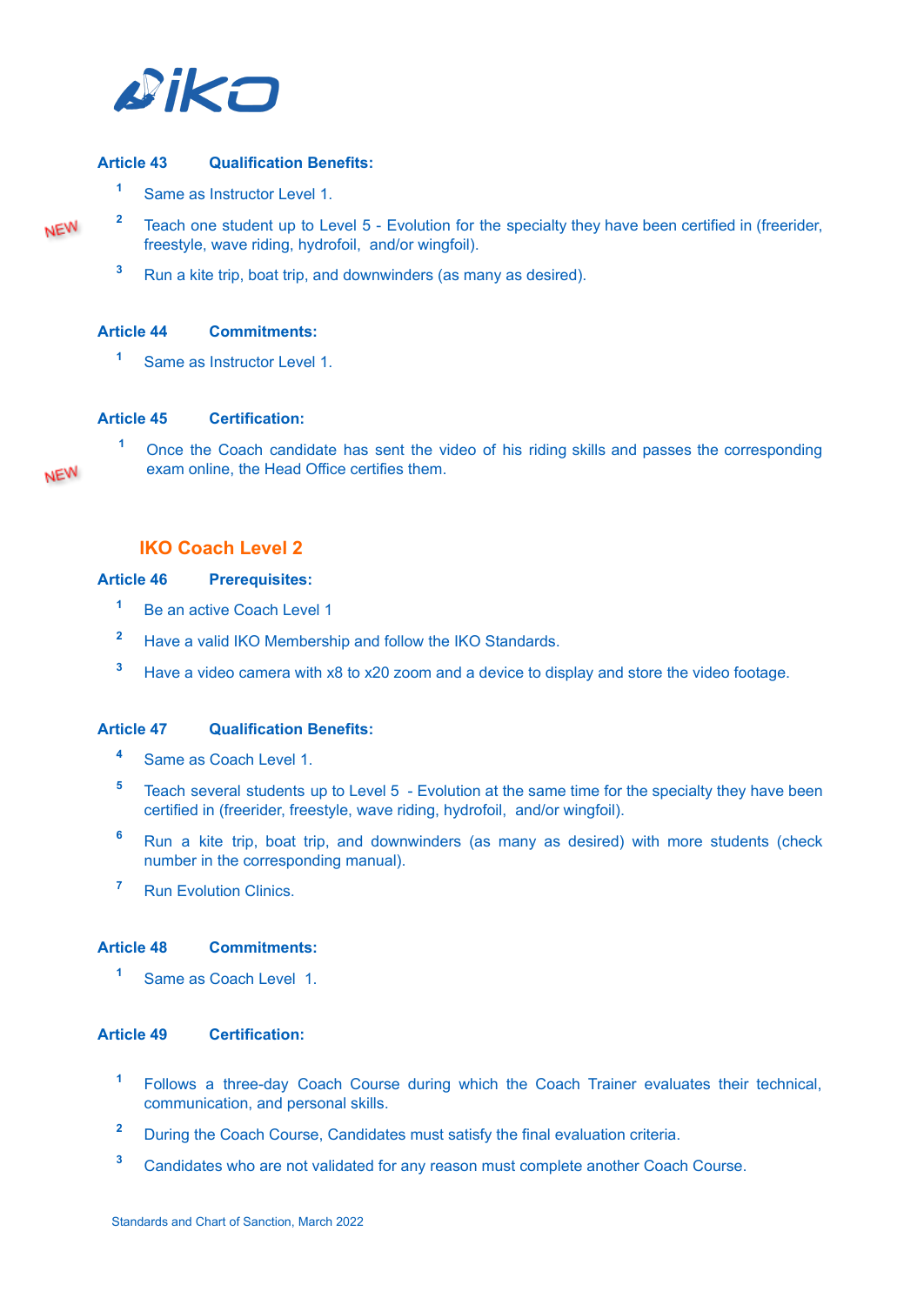

<span id="page-16-0"></span>**<sup>4</sup>** Coach Level 2 candidates will be certified as a Coach by their Coach Trainer for the specialty they have trained for.

#### **IKO Coach Trainer**

#### **Article 50 Purpose:**

**<sup>1</sup>** The role of the Coach Trainer is to train Coach Level 2.

#### **Article 51 Prerequisites:**

- **<sup>1</sup>** Be an IKO Coach Level 2.
- **<sup>2</sup>** Have a valid IKO Membership and follow the IKO Standards.
- **<sup>3</sup>** Master all Level 5 Evolution riding skills.
- **<sup>4</sup>** Have run a minimum of four Evolution Courses/Clinics with a total of at least 20 Candidates in total.
- **<sup>5</sup>** Have a valid First Aid and CPR certificate.
- **<sup>6</sup>** Have a video camera with x8 to x20 zoom and a device to display and store the video footage.

#### **Article 52 Qualification Benefits:**

- **<sup>1</sup>** Same as Coach Level 2.
- **<sup>2</sup>** Teach as many Level 5 Evolution Courses and Coach Courses as desired if the Standards of organization are followed.

#### **Article 53 Commitments:**

**<sup>1</sup>** Same as Instructor Level 1.

#### **Article 54 Certification:**

- **<sup>1</sup>** Every Coach Trainer Candidate must follow three Coach Trainer Courses (one with a Coach Trainer and two with a Coach Master) during which the Coach Master evaluates their technical, communication, and personal skills.
- <sup>2</sup> During the Coach Trainer Course, Candidates must satisfy the final evaluation criteria.
- **<sup>3</sup>** Candidates who are not validated for any reason must complete another Coach Trainer Course.
- <span id="page-16-1"></span>**<sup>4</sup>** Coaches will be certified as Coach Trainers by the Coach Master.

#### **IKO Assistant Trainer**

#### **Article 55 Purpose:**

**<sup>1</sup>** Becoming an Assistant Trainer gives Instructors the qualification to train Assistants and allows them to apply to become an Examiner.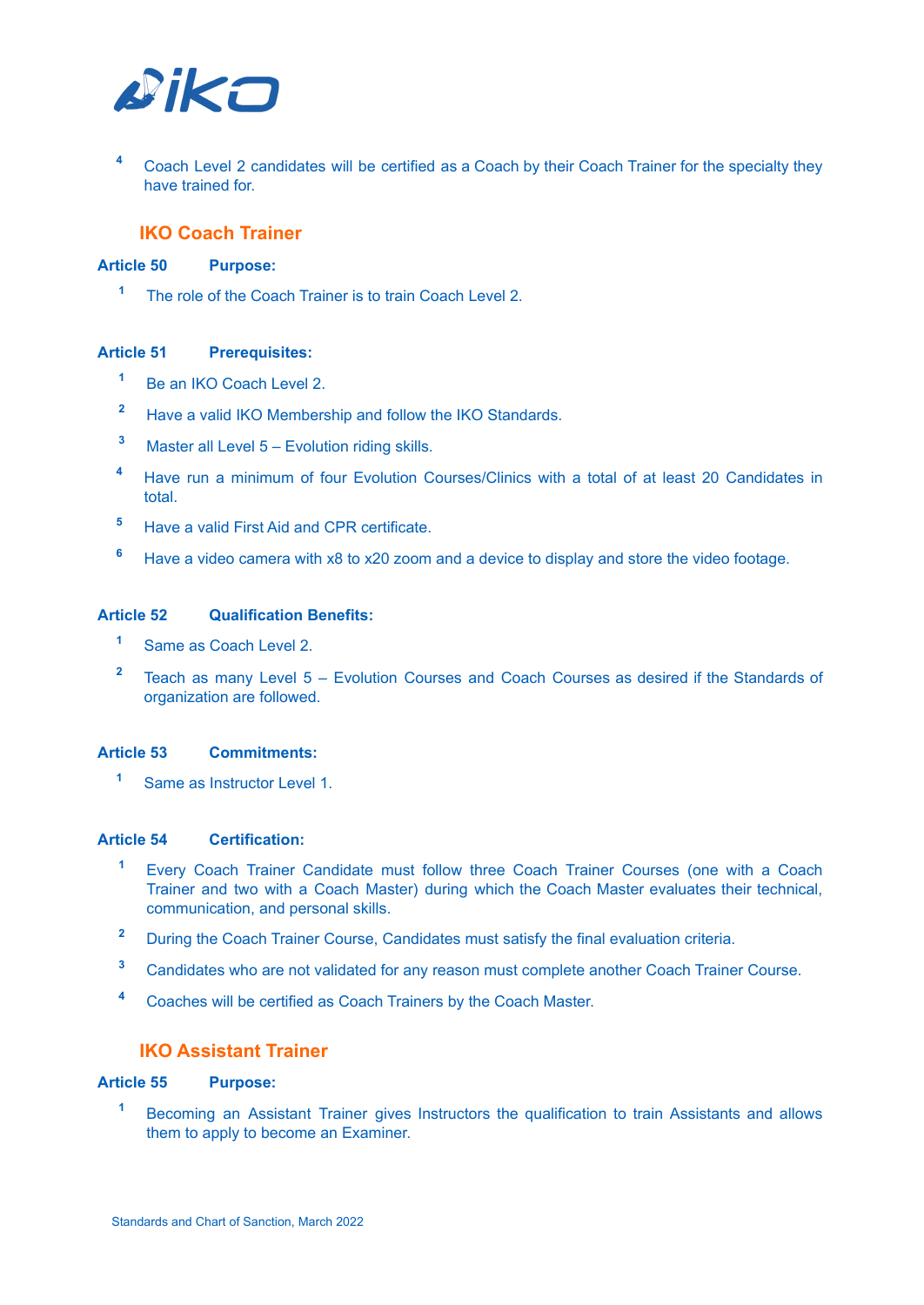

#### **Article 56 Prerequisites:**

- **<sup>1</sup>** Be at least 24 years old.
- <sup>2</sup> Be an Instructor Level 3 for a minimum of one year and teach actively.
- **<sup>3</sup>** Teach a minimum of 150 students and log at least 1,200 hours of teaching time, including those logged as an Instructor L1, L2, and L3.
- **<sup>4</sup>** Must have passed a First Aid and CPR course in the past two years.
- **<sup>5</sup>** Have 10 points in your Pro account at the time of candidature and during training.
- **<sup>6</sup>** Have valid professional insurance for kitesurfing.
- **<sup>7</sup>** Send a one-hour video of yourself teaching a Discovery course (including self-landing).
- **<sup>8</sup>** Pass the ATC Module 1 final exam one month prior to the candidature with a minimum score of 95%.
	- <sup>9</sup> Be approved for ATTC by the IKO Office. Non-approved ATTC will be void.
- **<sup>10</sup>** ATTC 1: Follow one ATC as an observer (confirmed by the Assistant Trainer) after being approved by the IKO Office. (Non-approved training will be void.)
- **<sup>11</sup>** Pass the ATTC 2 and 3 with an Examiner (in the event of failure, ATTC 3 candidates will have to NEW pass an ATTC 4). The failure to ATTC 4 will lead to a re-evaluation of the candidature as Assistant Trainer by the Training and Quality Department.

#### **Article 57 Qualification Benefits:**

- **<sup>1</sup>** Same as Instructor Level 3 (Article 38).
- **<sup>2</sup>** Train and certify IKO Assistants with a maximum of 8 Candidates simultaneously.
- **<sup>3</sup>** During an ATC with 8 Candidates, Assistant Trainers are allowed to have 4 kites flying.
- **<sup>4</sup>** Can apply for Examiner selection after meeting the other prerequisites.

#### **Article 58 Commitments:**

- **<sup>1</sup>** Same as Instructor Level 2 and 3 (Article 32).
- **<sup>2</sup>** Run at least one ATC per year.
- **<sup>3</sup>** Subscribe to Instructor Membership Plus or Premium including professional liability insurance, or provide proof of personal professional liability insurance covering kitesurfing instruction and training activities.
- **<sup>4</sup>** Certify Assistant Candidates online and complete the School Compliance Check (SCC) online within 48 hours of completing each ATC.
- **<sup>5</sup>** Respect and adhere to the IKO Standards and prerequisites for accepting Candidates into ATCs.
- **<sup>6</sup>** Cannot be a trainer in another kiteboarding organization that competes with IKO.
- **<sup>7</sup>** Renew membership every year. Assistant Trainers who do not renew their membership within three months of their expiration date will have to be re-evaluated by an Examiner within the next year. After this deadline, they will lose their Assistant Trainer status and will have to go through the whole ATTC program again to be reinstated.

**NEW**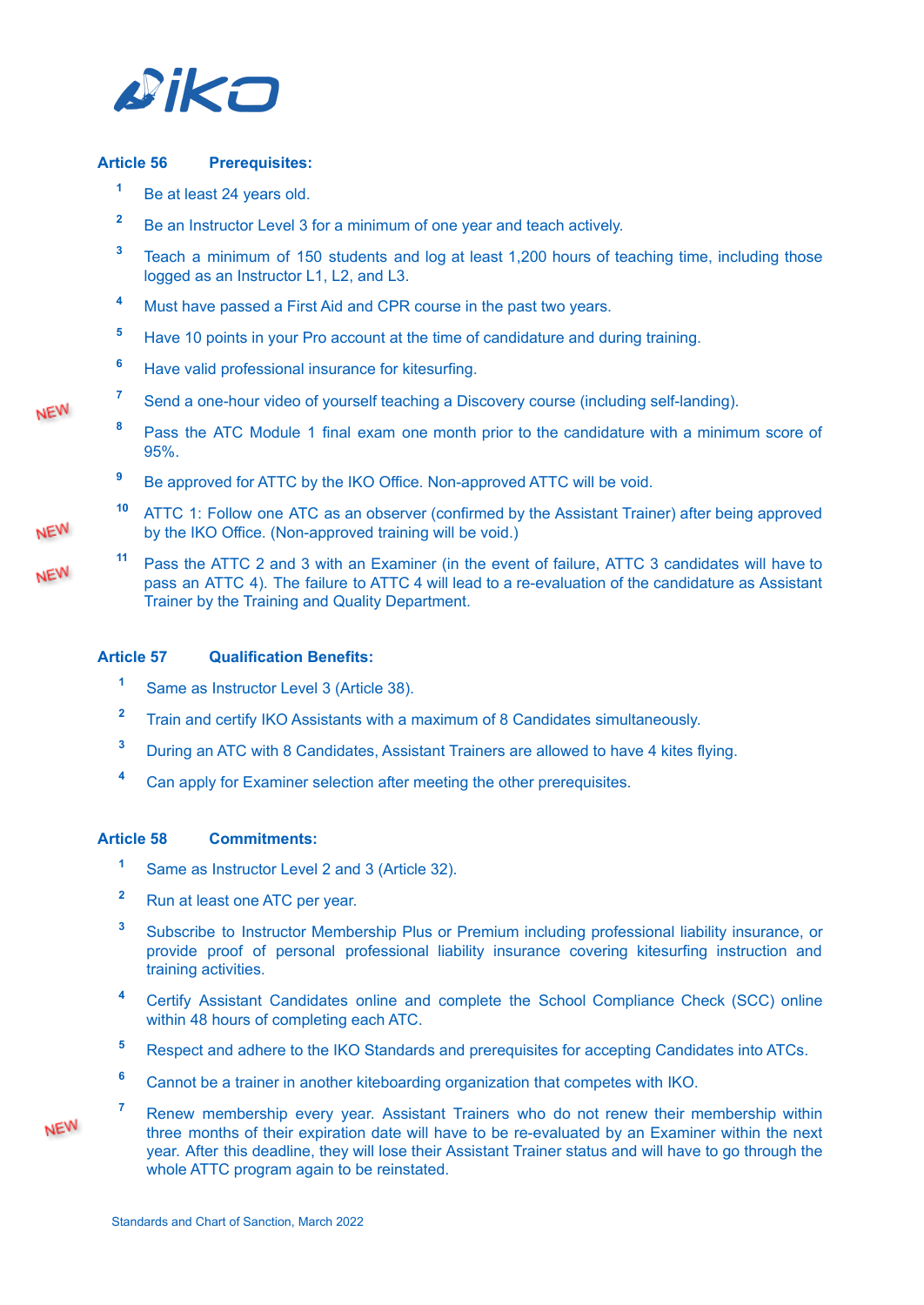

#### **Article 59 Certification:**

- **<sup>1</sup>** Complete ATTC 1, 2, and 3.
	- **<sup>2</sup>** At the end of ATTC 3, candidates take a written test and must pass the exam with a minimum score of 80%.
	- **<sup>3</sup>** Candidates that fail the test or are not validated for any other reason must attend another ATTC 4 after a minimum of one year.

#### <span id="page-18-0"></span>**IKO Examiner**

#### **Article 60 Purpose:**

<sup>1</sup> The role of Examiner is very important, as they are the ones who train future Instructors. Examiners must keep up-to-date with all new teaching techniques and continue to teach beginner students.

#### **Article 61 Prerequisites:**

- **<sup>1</sup>** Be at least 28 years old.
- <sup>2</sup> Be an Assistant Trainer for two years and teach actively.
- **<sup>3</sup>** Have been Head Instructor in a school where the owner was another person.
- **<sup>4</sup>** Have taught in different countries, locations (ocean, river, tidal), and spot configurations (light wind, strong wind, deep water and from a boat).
- **<sup>5</sup>** Complete the 'Become a Head Instructor' eCourse.
- **<sup>6</sup>** Complete the 'Teaching to Children' eCourse.
- **<sup>7</sup>** Complete the 'Teaching to Students with Health Conditions' eCourse.
- **<sup>8</sup>** Complete the 'Boat Handling' eCourse.
- **9** In the month previous to candidature, pass the following exams:
	- a. Assistant with a score of at least 95%
	- b. Instructor Level 2 with a score of at least 90%
	- c. Instructor Level 3 with a score of at least 90%
- **<sup>10</sup>** Have run a minimum of 10 ATCs with a total of at least 40 Candidates.
- **<sup>11</sup>** Have a valid First Aid and CPR certificate.
- **<sup>12</sup>** Provide a copy of a boat driver's license.
- **<sup>13</sup>** Be fluent in English and one other language.
- **<sup>14</sup>** Have 10 points in their Pro account at the time of the candidature and during the training.

#### **Article 62 Qualification Benefits:**

**<sup>1</sup>** Same as Assistant Trainer (Article 51).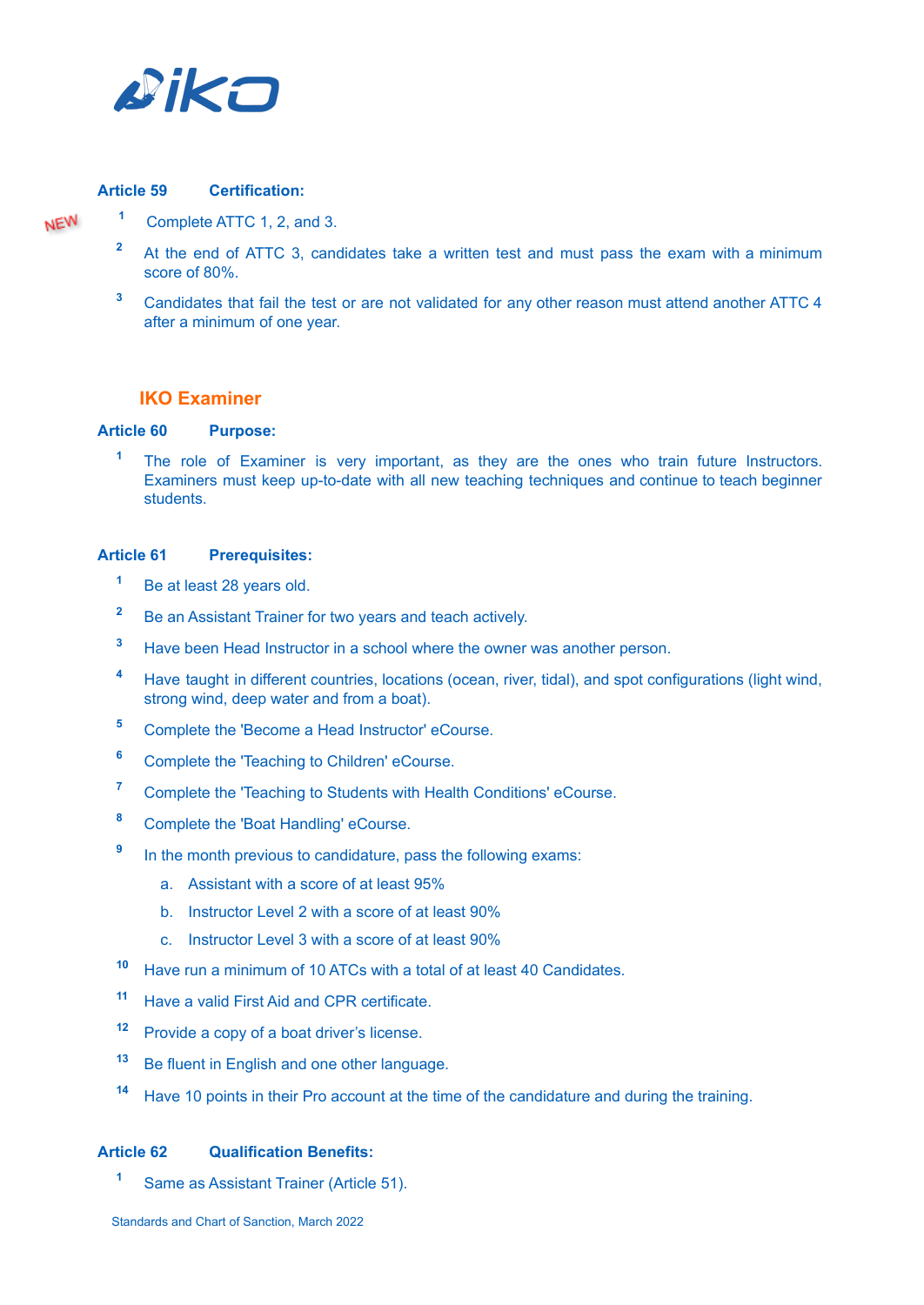

- <sup>2</sup> Run IKO Instructor Training Courses (ITCs) or Instructor Equivalency Courses (IECs).
- **<sup>3</sup>** Run IKO Assistant Trainer Training Courses (ATTCs) after completing seven ITCs (for new Examiners).
- **<sup>4</sup>** Teach kiteboarding to a maximum of 4 students with 4 kites flying at any one time.
- **<sup>5</sup>** During ATCs and ITCs with 8 Candidates, Examiners are allowed to have 6 kites flying.

#### **Article 63 Commitments:**

- **<sup>1</sup>** Same as Assistant Trainer (Article 52).
- **<sup>2</sup>** Run at least two ITC per year.
- **NEW**
- **<sup>3</sup>** Let the local Assistant Trainers run the ATC—even at their own school—to ensure the progression of the Assistant Trainers.
	- **<sup>4</sup>** Certify Instructor Candidates online and complete the School Compliance Check (SCC) within 48 hours of each ITC.
	- **<sup>5</sup>** Certify the 'real ITC students' and give them access to their vCard together with the ITC Candidates at the end of the ITC.
	- **<sup>6</sup>** Respect and adhere to the IKO Standards and prerequisites for accepting Candidates onto ITCs, IECs, and ATTCs.
	- **<sup>7</sup>** Must not run an ATTC without the authorization of the IKO Office.
- **<sup>8</sup>** Complete and send the ATTC end report within 48 hours after the end of the ATTC 2 and 4.
	- <sup>9</sup> Subscribe to Examiner Membership Plus or provide proof of personal professional liability insurance covering kitesurfing instruction and training activities if running courses for a third-party Center outside the USA and/or Canada.
	- **<sup>10</sup>** Download and apply all IKO updates.
	- **<sup>11</sup>** Continue to teach students and certify their level with online certification.
- NEW
- **<sup>12</sup>** Renew membership every year. Examiners who do not renew their membership within three months of their expiration date will have to be re-evaluated by a Training Master within the next year. After this deadline, they will lose their Examiner status and will have to go through the whole ATTC and ETC again to be reinstated.
- **<sup>13</sup>** Report any accident that occurs while teaching to the IKO Support Department within three days of a major accident or death.
- **<sup>14</sup>** Affiliate all their schools with the IKO if they are a school owner, at least with plan 'Free.'
- **<sup>15</sup>** Accept inspection from a Training Master when requested by the IKO Office.
- **<sup>16</sup>** Answer all communications for which the IKO Office is requesting an answer within 15 days. If unavailable for more than 15 days, the IKO Office should be informed.
- **<sup>17</sup>** Help to update the IKO Standards and documents when requested by the IKO Training Department.

#### **Article 64 Selection Procedure:**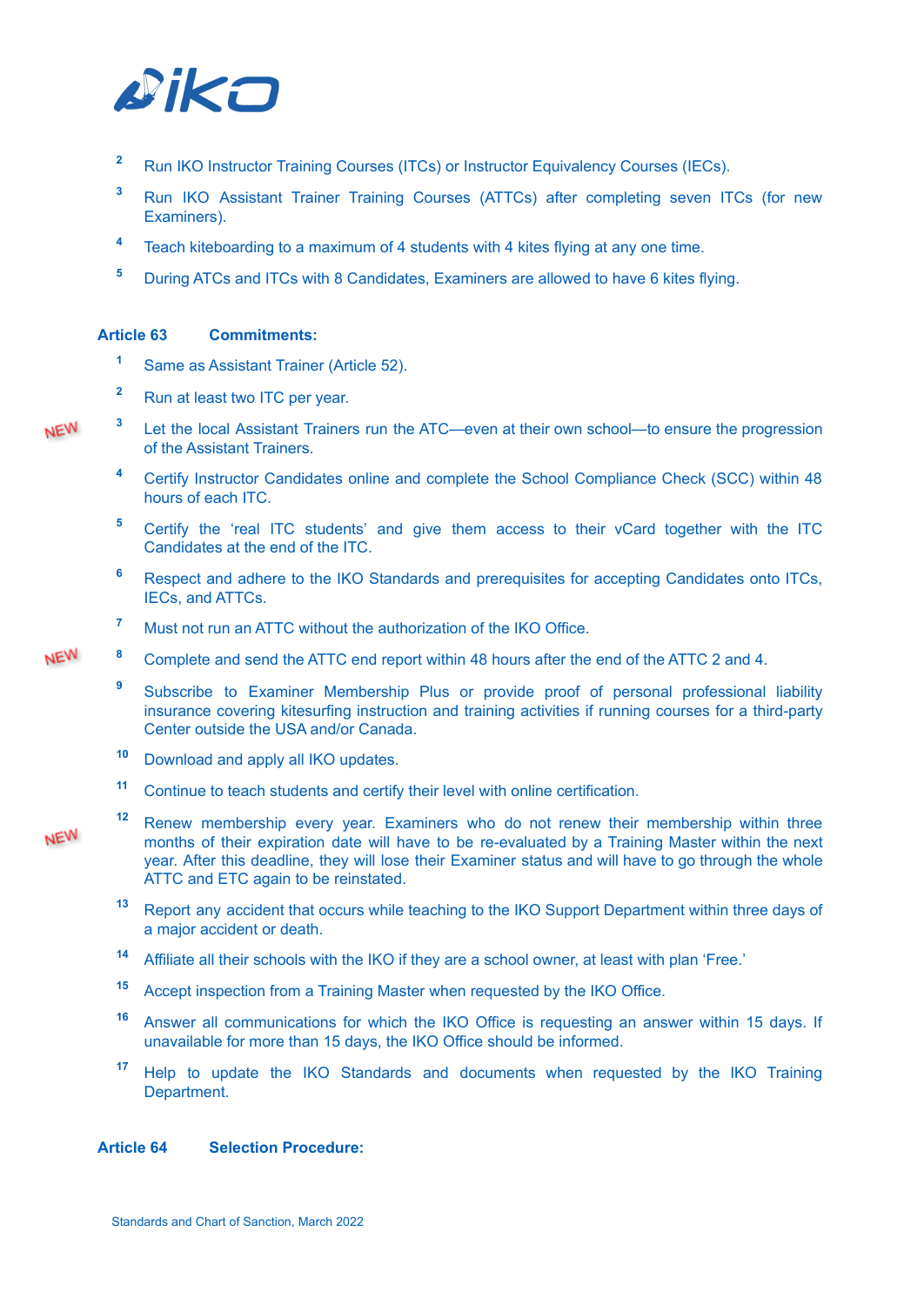

- **<sup>1</sup>** Candidates meeting all the prerequisites will be required to complete an application form and send it to the IKO Office together with a motivation letter and resume.
- <sup>2</sup> After the IKO receives and reviews the documents, they will be forwarded to the IKO Training Department.
- **3** In addition to the prerequisites, the Training Department will investigate Candidates' past behavior, such as being a good role model for the sport, and if they had issues with local regulations where they worked or a history of conflictual behavior. Their maturity and ability to manage a group will be examined and whether their location, motivation, and availability to run ITCs, etc. will be an asset to kitesurf development and the IKO.
- **<sup>4</sup>** The IKO Training Department evaluates all applications and determines whether Candidates are accepted.
- <sup>5</sup> Since there are only a limited number of Examiner positions available, only top Candidates are selected from a pool of qualified applicants. These Candidates are then selected for interviews, at which time Candidates may be selected to begin the training process. Training to become an Examiner takes time and is done in stages to allow Candidates to show they can absorb the information and utilize the training effectively.
- **<sup>6</sup>** Candidates not selected for training can reapply for consideration the following year. This allows Candidates time to acquire more skills and experience.

#### **Article 65 Training Procedure:**

If selected for training, the IKO Office sends chosen Candidates the current IKO training procedures and schedules a training venue. The Training Master and Candidate will be in contact to coordinate details.

- **<sup>1</sup> Examiner Training Course (ETC) Week 1**
	- a. Candidates serve as assistant to the Training Master during a normal Instructor Training Course (ITC).
	- b. Candidates help to prepare daily lesson plans with the Training Master during the ITC, and may cover some parts of the training themselves if they are ready to do so with the agreement of the TM.
	- c. Daily feedback is organized throughout the training.
	- d. Candidates successfully completing ETC Week 1 will be invited to attend ETC Week 2.

#### **<sup>2</sup> Recommended Self-Training**

- a. Organize an Instructor Training Course (ITC).
- b. Assist on an ITC as an observer (ask permission from the IKO or the Examiner before the beginning of the ITC).

#### **<sup>3</sup> Examiner Training Course (ETC) Week 2**

- a. Candidates prepare daily lesson plans and present them to the Training Master.
- b. Candidates run the second Instructor Training Course with the guidance of the Training Master. Some parts of the ITC can be covered by the TM if the Candidate does not feel ready to run it themself.
- c. Daily feedback is organized throughout the training.
- d. Candidates successfully completing ETC Week 2 will be invited to attend ETC Week 3.

#### **<sup>4</sup> Examiner Training Course (ETC) Week 3**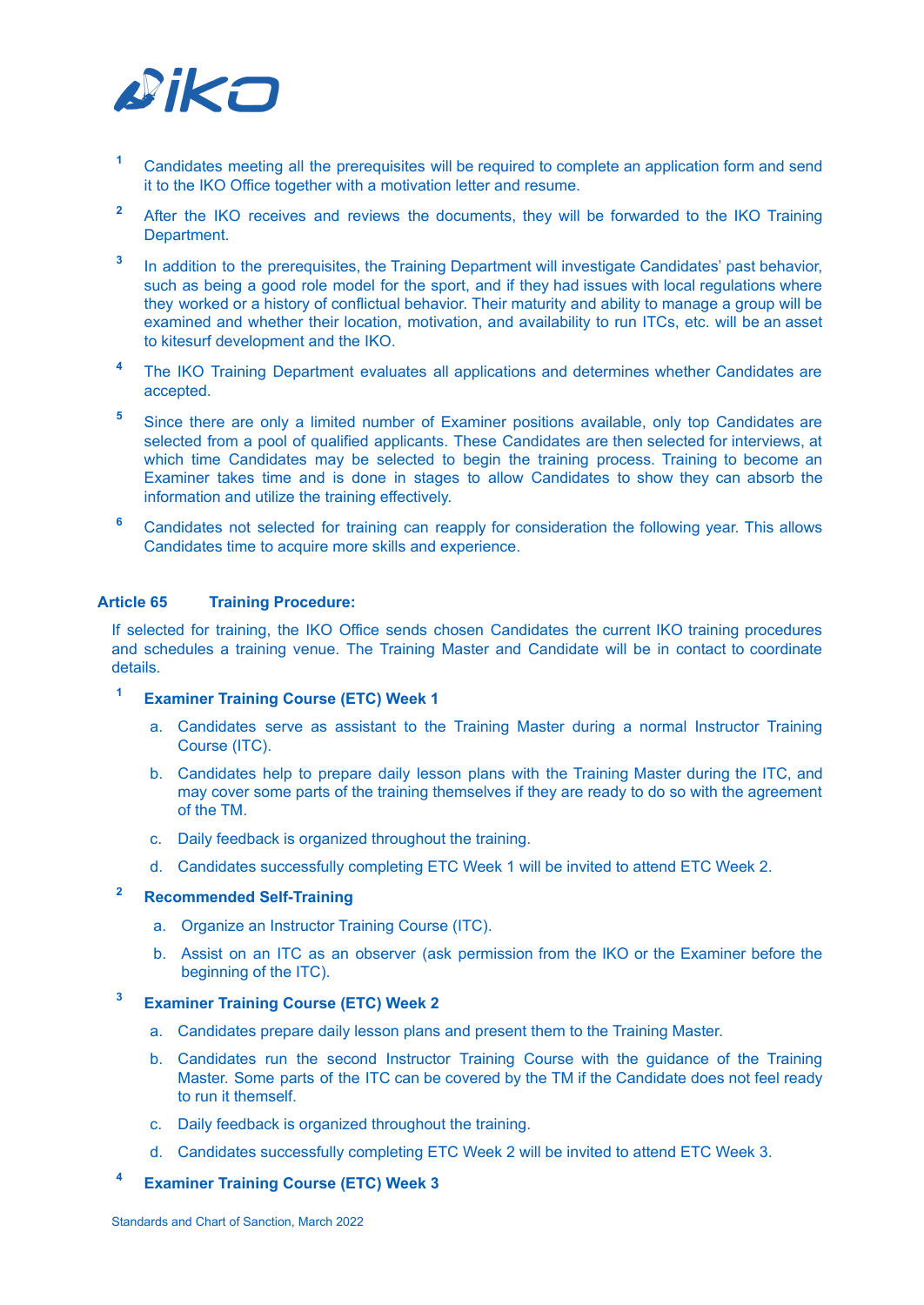

- a. Candidates are asked to run an ITC as if they were the Examiner in charge, while the Training Master acts as an observer.
- b. Daily feedback is organized throughout the training.
- c. Candidates are evaluated and will receive a pass/fail grade. They may be assigned additional training (such as doing a fourth week) if it is considered appropriate.

#### **Article 66 Certification:**

Examiner Candidates are certified if they demonstrate the ability to:

- a. Organize and run ITCs.
- b. Evaluate Instructor Candidates according to their skills.
- c. Show good group management abilities and communication skills.
- d. Observe and uphold the IKO Standards and demonstrate impeccable conduct.

*Note:* Candidates are not automatically certified at the end of the training. Certification depends on the results of a Candidate's performance. If Candidates are not certified, they may be requested to perform a fourth ETC week following the same format as Week 3. The failure of ETC 4 will lead to a re-evaluation of the candidature as Examiner by the Training and Quality Department.

#### <span id="page-21-0"></span>**IKO Instructor by Equivalency**

#### **Article 67 Purpose:**

**<sup>1</sup>** The global community of Kiteboarding Instructors is composed of many groups and organizations. The IKO gives the opportunity to experienced and certified Instructors from other organizations to become IKO certified via an equivalency process*.*

#### **Article 68 Certification for other organizations:**

NEW

- **1** Instructors certified by a kitesurfing organization\* legally recognized in the countries they operate can complete an Instructor Equivalency Course (IEC) and must provide the following information to their IEC Organizer:
	- a. A copy of their Instructor Diploma
	- b. A copy of a valid First Aid and CPR certificate, including first aid for drowning, fainting, injury, broken bones and safe setting. (The certifications must not be older than two years. Online courses are not accepted.)
	- c. Pass the online ATC Module 1 Exam with a minimum score of 80%.
- **<sup>2</sup>** After successful completion of an IEC, Equivalency Candidates will become IKO Level 2 Instructors once they have successfully passed the eCourse 'Exam to Become Level 2 Instructor and Internship Manager.' They need to have been certified for at least 1 year with the other organization and have taught actively during this period, otherwise they will become IKO Level 1.

\*To check if an organization is recognized by the IKO for the IEC program, please contact [support@ikointl.com.](mailto:support@ikointl.com)

#### **Article 69 Certification for Expired or Suspended IKO Instructors:**

**1** NEW IKO Instructors who have not renewed their membership within two years of expiration must attend an Instructor Reinstatement Course (IRC) to be reinstated and regain the same level as before.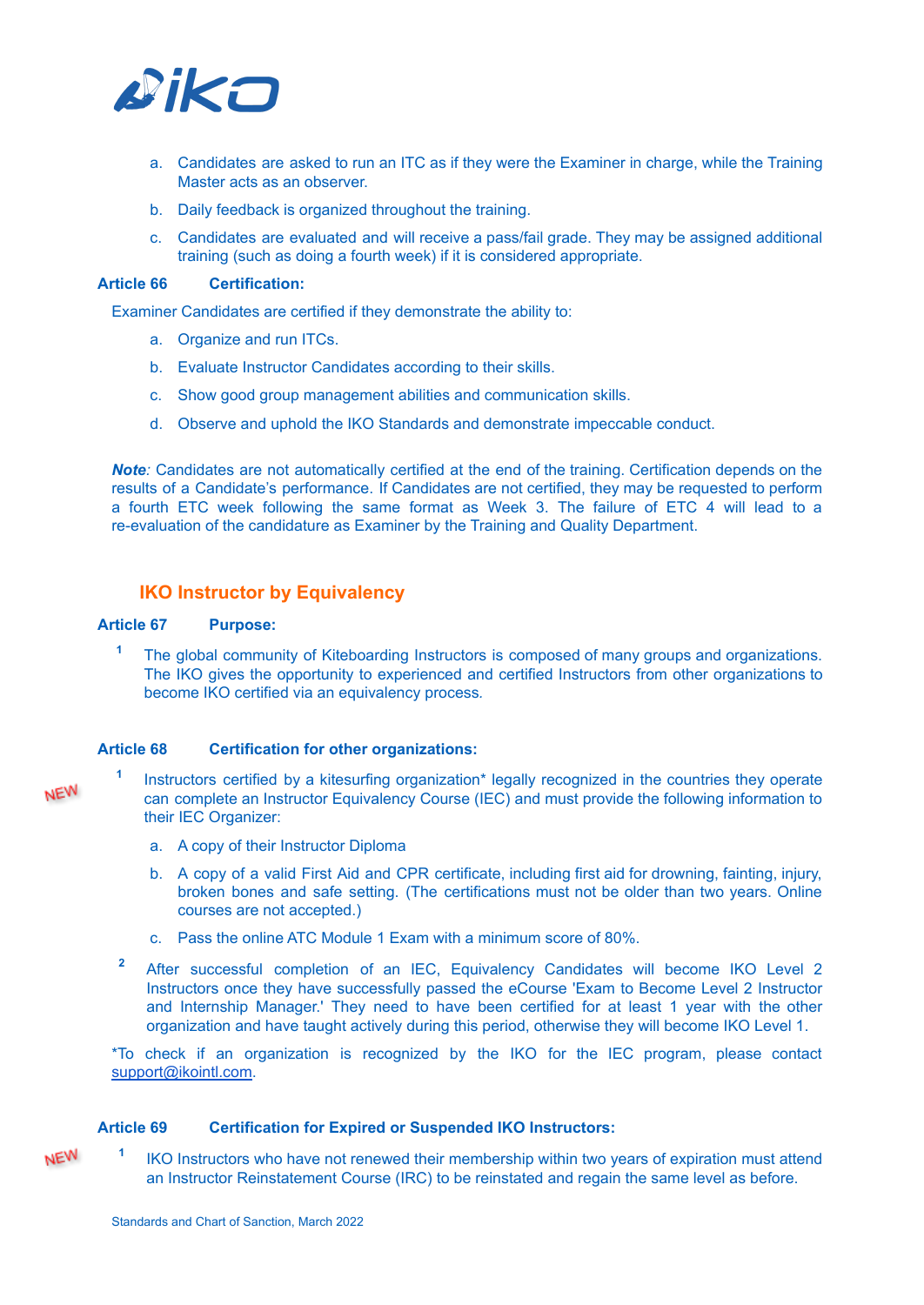

- **2** IKO Instructors who have been suspended must attend an Instructor Training Course (ITC) upon IKO approval and send a 'Reinstatement letter' to the IKO to be reinstated and certified Instructor Level 1.
- **3** Instructor Candidates must provide the following information to their IEC Organizer to attend an IEC:
	- a. A copy of a valid First Aid and CPR certificate, including first aid for drowning, fainting, injury, broken bones, and safe setting. (The certification must not be older than two years. Online courses are not accepted.)
	- b. Pass the online Assistant Exam with a minimum score of 80%.
- **<sup>4</sup>** After successful completion of an IKO three-day IEC, or five-day IEC (if attending an ITC), these Equivalency Candidates will be reinstated as IKO Instructors at the same Instructor Level as before (unless they were suspended, in which case they will be Level 1 irrespective of their previous Level).

### <span id="page-22-0"></span>**PART FIVE – IKO COPYRIGHT AND TRADEMARK CONTENT USAGE (INCLUDING LOGO USAGE)**

#### <span id="page-22-1"></span>**Term of Use**

#### **Article 70 Principles:**

- **<sup>1</sup>** All IKO logos, designs, artwork, and brand names are the intellectual property of the IKO. The IKO is the copyright and/or trademark holder.
- **<sup>2</sup>** Rules apply to the reproduction of any IKO logo, design, or artwork. Failure to follow the rules is a violation of international copyright and trademark laws and subject to specific financial and criminal penalties.
- **<sup>3</sup>** The IKO reserves the right to terminate the use of its trademark content (including logos) by any party for non-compliance with the Standards or for any other reason the IKO deems good cause at its sole discretion.

#### **Article 71 Usage:**

**The commercial use of IKO logo for course promotion, business advertising, and marketing purposes is exclusively reserved to IKO affiliated Centers.**

**Non-affiliated schools or independent IKO Instructors must affiliate with an IKO Center to use the IKO logo on their website. They can affiliate for FREE.**

**The non-respect of logo usage is subject to sanctions from the Quality Control department.**

#### **<sup>1</sup> For valid IKO Centers**

Only valid IKO Centers are authorized to use the IKO logos and brand names that are available from their School account in the files/download section.

### **<sup>2</sup> For valid IKO Instructors**

IKO-valid Instructors are only authorized to use the statement **'IKO Instructor'** along with their name, status, qualification, diploma, and/or the IKO Instructor logo located in the download section of their IKO Instructor account as long as their membership is not expired or suspended. No other statements or logos are authorized (check note on paragraph 4).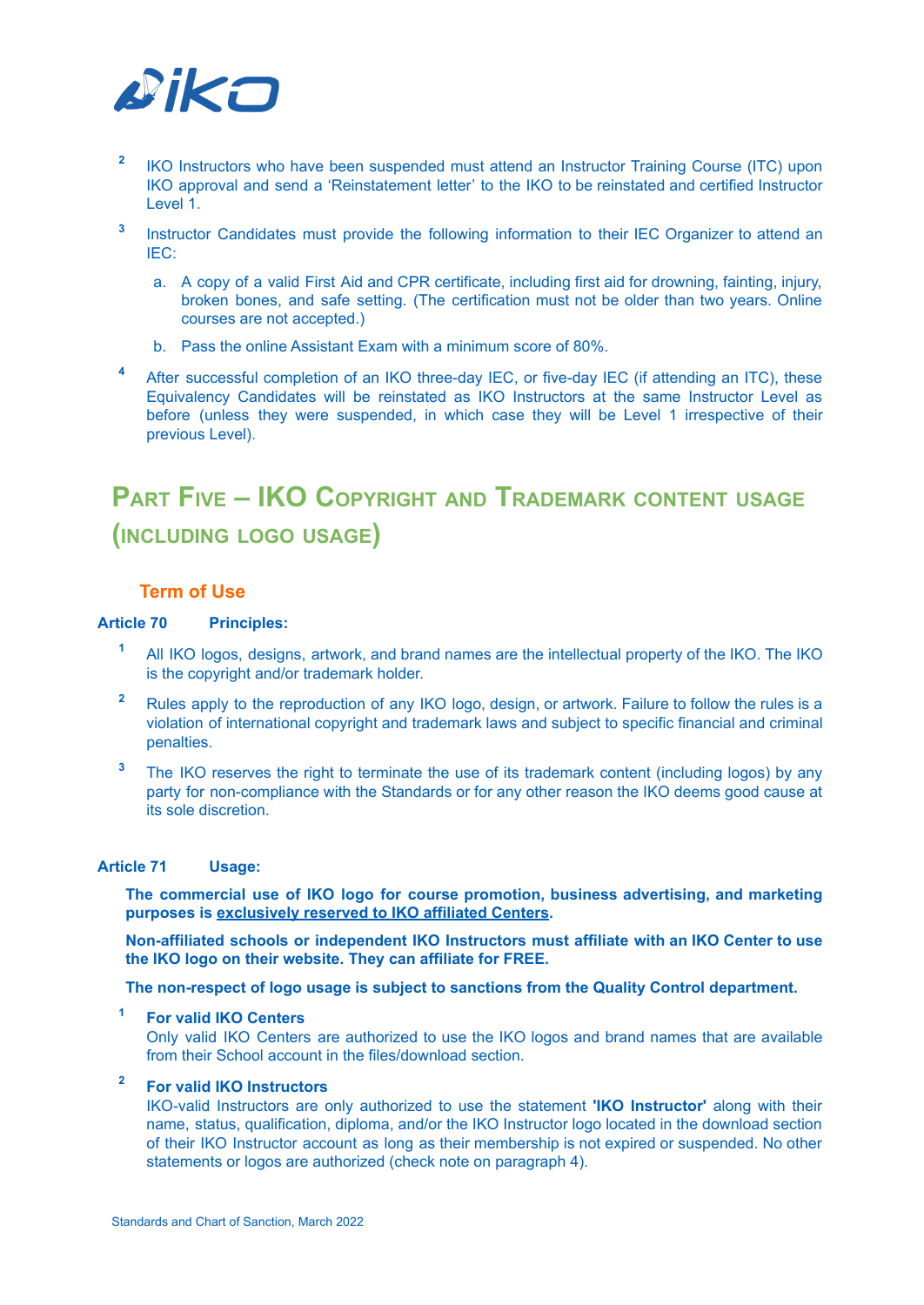

#### **<sup>3</sup> For non-affiliated schools**

Non-affiliated schools cannot use any IKO logos, cannot mention they work with IKO Instructors on their website if they cannot prove it (they have to provide full names and ID of all the IKO valid instructors working with them), and cannot promote their business or courses in any manner with IKO. They must affiliate with an IKO Center.

- **<sup>4</sup>** The statement 'IKO Course(s)' is considered a commercial use. Non-IKO Centers who wish to use this statement must affiliate their business with an IKO Center with our FREE school membership in order to get the right to use the IKO trademark content and promote their IKO courses. Note, if the IKO instructor logo is or will be used on a school's website or media, the school must be affiliated even if the instructor is a valid IKO Instructor or if the school belongs to them.
- **<sup>5</sup>** The IKO name and logo usage apply exclusively to Kiteboarding or Kitesurfing and all its disciplines where IKO maintain Standards, and therefore exclude snow and land.
- **6** In order to keep our brand image, the IKO Logo, its color and size ratio cannot be changed or modified in any reproduction.
- **<sup>7</sup>** The IKO logo can be printed or embroidered in blue (HEX #065EB7, Swatch: c91m67y0k0, Pantone / PMS: 300c) or white only.

#### **Article 72 Misuse:**

- **<sup>1</sup>** Expired or suspended IKO Centers & IKO Instructors are required to remove all IKO logos, statements, and qualifications from their website, social network, flyers, posters, and all other advertising material.
- **<sup>2</sup>** Products with the IKO Logo as a unique logo are not authorized.

### <span id="page-23-0"></span>**PART SIX - OFFICIAL NATIONAL REPRESENTATION**

#### **Article 73 Principles**:

- **<sup>1</sup>** Kitesports are sports in their own right with their inherent principles, rules and standards, and include multiple disciplines.
- **<sup>2</sup>** National sport and tourism authorities may regulate the activity in their own territories.
- **<sup>3</sup>** Authorities encourage and consider structured and organized national associations.
- **<sup>4</sup>** Kitesports have had their own international federation to allow the sports to be represented independently since 2015.
- **<sup>5</sup>** The International Federation of Kitesport Organizations (IFKO) officially recognizes all IKO certifications and Standards since March 2016.
- **6** IKO Members who wish to have official representation in their country can contact the IKO.

#### **Article 74 Benefits:**

- **<sup>1</sup>** Develop official representation in a country.
- **<sup>2</sup>** Support legal national representation in a country.
- **<sup>3</sup>** Defend IKO Members, Certifications, and Standards.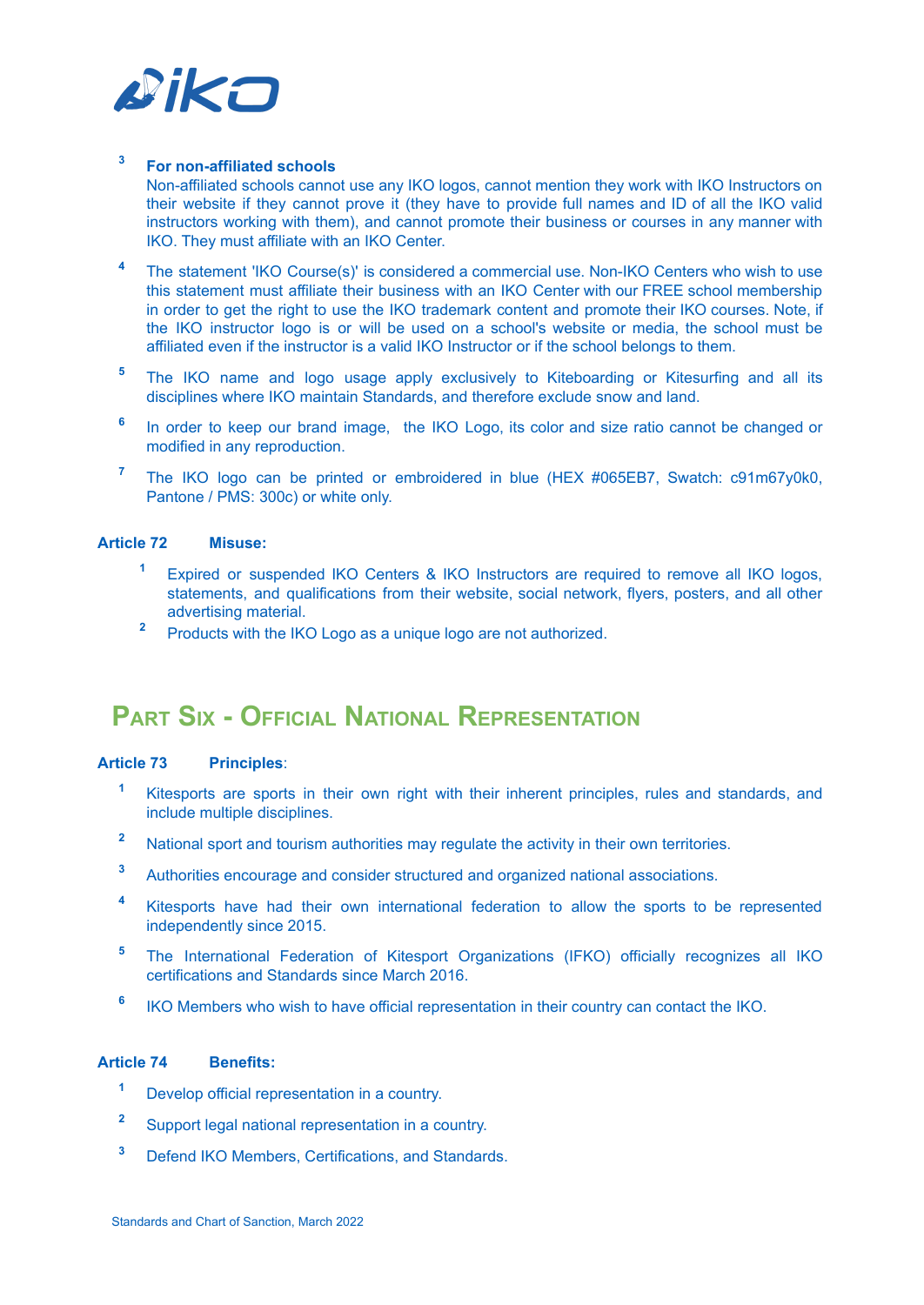

- **<sup>4</sup>** Help our sport to grow independently.
- **<sup>5</sup>** Add value to IKO Diplomas, qualifications, and experiences in the process of local recognition.
- <span id="page-24-0"></span>**<sup>6</sup>** Allow individual Members to participate democratically in national sport development.

### **PART SEVEN - IKO COURSE ORGANIZER GUIDES**

Pro Course [Organizer](https://www.ikointl.com/document/pro-organiser-guide) Guide Evolution Clinic Organizer Guide

### <span id="page-24-1"></span>**PART EIGHT – IKO CERTIFICATION STANDARDS**

Level 1 – [Discovery](https://www.ikointl.com/content/discovery-course-certification-detail) course Level 2 – [Intermediate](https://www.ikointl.com/content/intermediate-course-certification-detail) course Level 3 – [Independent](http://ikointl.com/content/independent-course-certification-detail) course Level 4 – [Advanced](https://www.ikointl.com/advanced-course-certification-detail) course Level 5 – [Evolution](https://www.ikointl.com/course/kitesurf/freeride) course – Freeride Level 5 – [Evolution](https://www.ikointl.com/course/kitesurf/freestyle) course – Freestyle Level 5 – [Evolution](https://www.ikointl.com/course/kitesurf/wave-riding) course – Wave riding Level 5 – [Evolution](https://www.ikointl.com/course/kitesurf/hydrofoil) course - Hydrofoil Level 5 – [Evolution](https://www.ikointl.com/course/wing/wingfoil) course - Wingfoil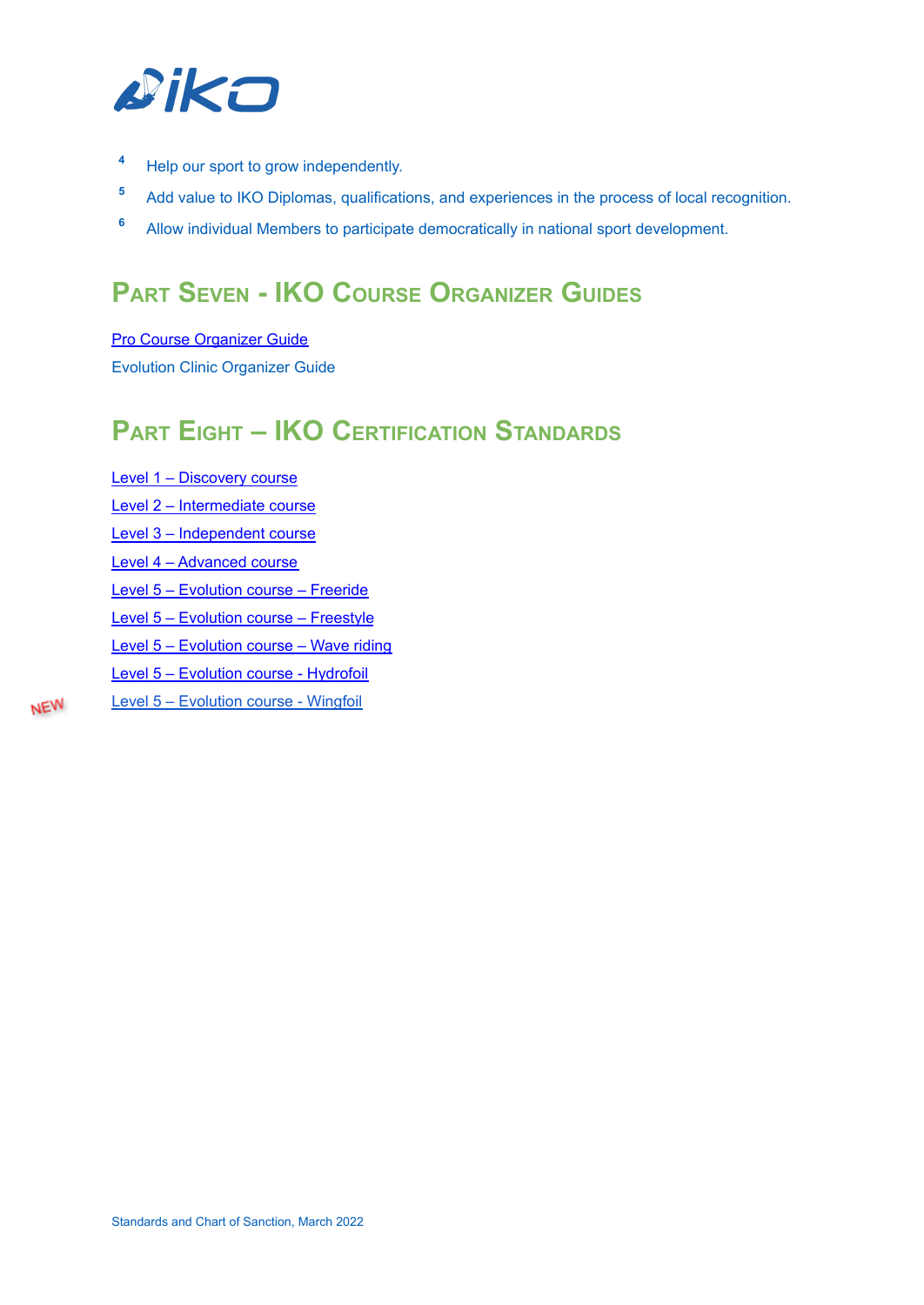

### <span id="page-25-0"></span>**PART NINE - THE CHART OF SANCTION**

### <span id="page-25-1"></span>**1.Introduction**

#### <span id="page-25-2"></span>1.1 Subject and Objectives

The Chart of Sanctions has been set to reinforce the IKO Standards and to sanction Members that do not adhere to the IKO Standards. Safety issues are a top priority for the IKO.

The Chart of Sanctions is an administrative tool that details sanctions according to wrongful acts. Members can also use the Chart of Sanctions to self-correct any non-compliance.

Some sanctions are only applicable to specific groups related to your qualification as Kiter/Instructor/Trainer/Center.

#### <span id="page-25-3"></span>2.2 Principles

Feedback provided by students and other parties helps the IKO to determine whether Centers, Instructors, or Trainers are conforming to the Standards they have agreed to.

After having been sanctioned once, continued disrespect of the safety or certification standards may lead to suspension. More than one warning may be in place at once. The same offense committed three times will lead to suspension, irrespective of the total number of points. If several offenses are committed by a member, the points sanctioned may be cumulative or the highest sanction will be applied.

IKO Members are allocated an initial **ten points**. Points are automatically removed from the member's account in accordance with the Chart of Sanctions for any offenses. IKO Members left with **zero points** will be suspended. Extreme offenses may result in a lifetime suspension.

If no offense is committed, **three points** per year will be credited back to the member's account until ten points are reached.

New or updated sanctions have been marked like this in the chart.

#### **To be reinstated:**

Before the IKO Head Office gives the approval to redo any Pro Courses, all suspended members must send a 'Reinstatement letter' (why should IKO train me again) or any documents, photos, or videos requested by the Quality and Training Dept.

In particular:

Suspended Assistants must redo an Assistant Training Course (ATC).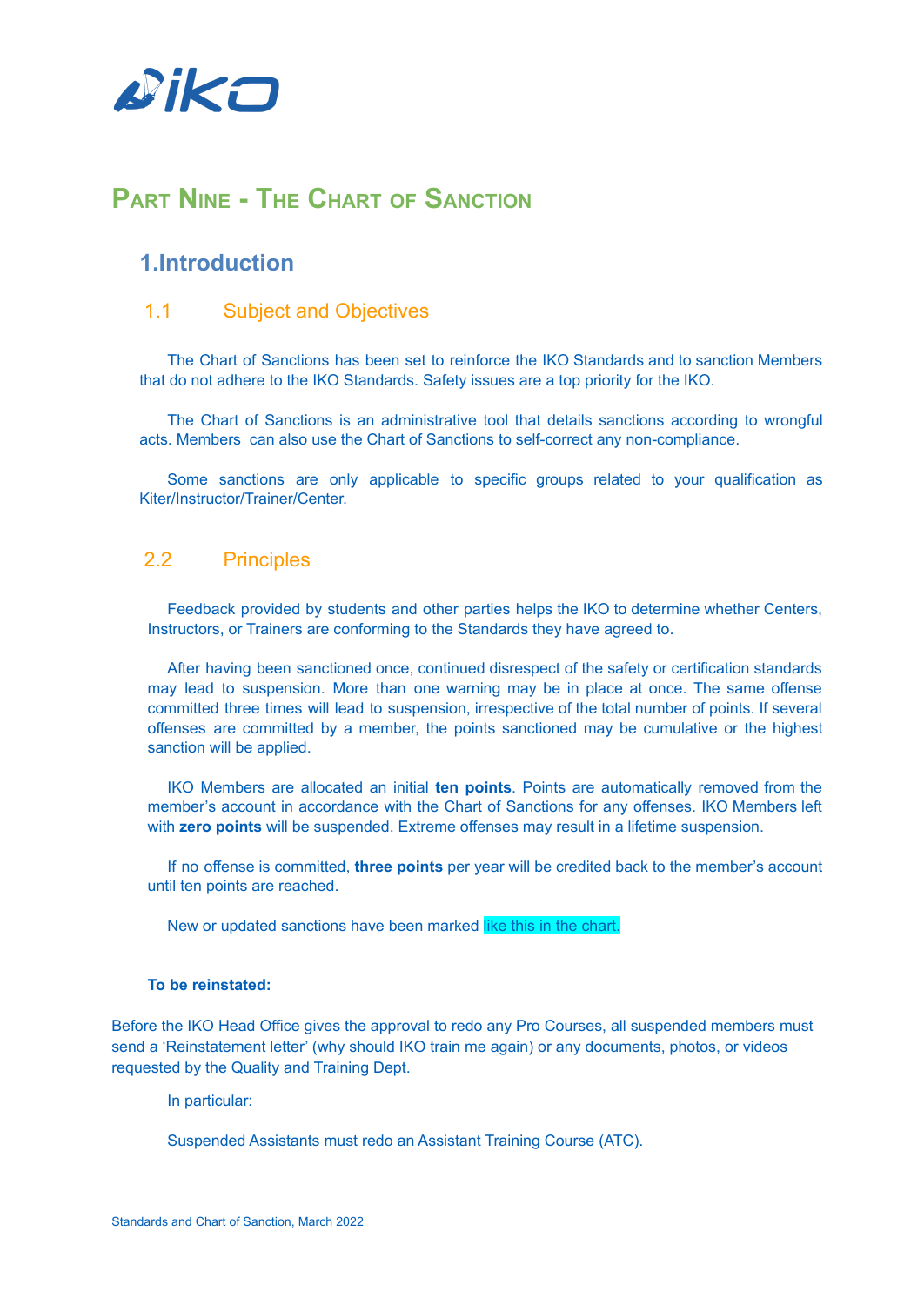

Suspended Instructors of any Level must redo an Instructor Training Course (ITC). At the end of the ITC; if they meet the prerequisites and level required, they will be validated as Instructor Level 1 no matter what level they were before.

Suspended Assistant Trainers must redo at least one ATTC with an Examiner.

Suspended Examiners must redo at least one ETC with an IKO Training Master.

Suspended Schools must reapply for a new affiliation in all cases.

A second suspension will lead to a permanent loss of IKO Affiliation and membership eligibility. In some extreme cases, a member can be suspended permanently after a first suspension.

### <span id="page-26-0"></span>**2. Sanctions**

<span id="page-26-1"></span>

| #   | 2 point offense:                                                                                                             | <b>Details:</b>                                           |
|-----|------------------------------------------------------------------------------------------------------------------------------|-----------------------------------------------------------|
| 2.1 | Emergency phone numbers not posted.                                                                                          | Must post emergency phone numbers in a<br>visible place.  |
| 2.2 | Weather information and area warnings not<br>posted.                                                                         | This information must be posted in a<br>visible place.    |
| 2.3 | ROW rules not respected.                                                                                                     |                                                           |
| 2.4 | Requests by the IKO Office not answered in time.                                                                             |                                                           |
| 2.5 | Trainers that do not inform the IKO Office of<br>unavailability for more than 15 days.                                       |                                                           |
| 2.6 | Does not use the version of the document<br>available in the download section.                                               |                                                           |
| 2.7 |                                                                                                                              |                                                           |
| 2.8 | Does not complete online certification correctly so<br>ATC/ITC/Coach Candidates can be certified when<br>they should not be. | Eg. A video needs to be sent but all boxes<br>are ticked. |
| 2.9 | Does not register Internship hours.                                                                                          |                                                           |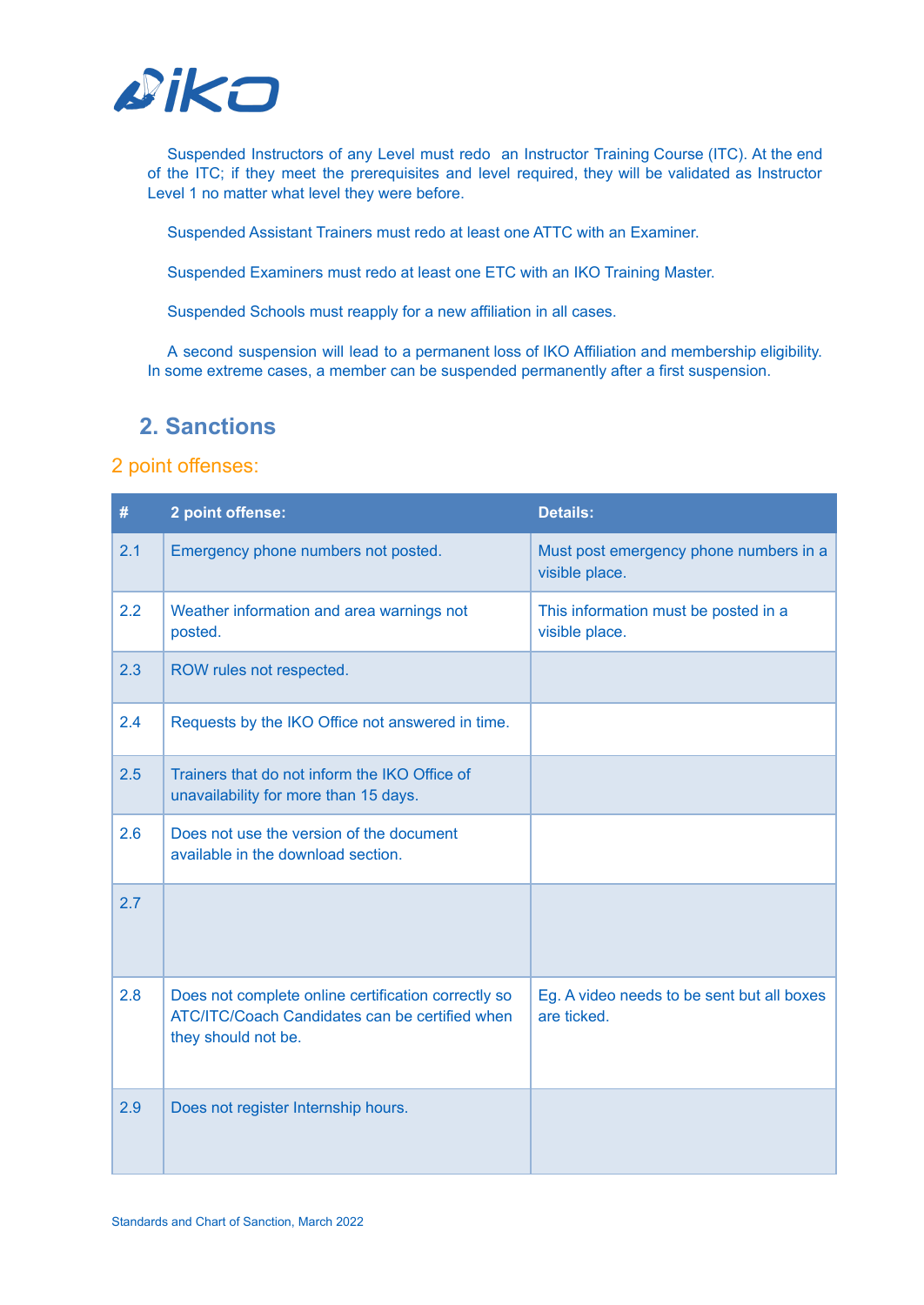

| 2.10 | Does not certify 'real ITC students' with Instructor<br>candidates at the end of the ITC.                                                                        |  |
|------|------------------------------------------------------------------------------------------------------------------------------------------------------------------|--|
| 2.11 | The Head Office will not accept 'internet<br>connection issues' as a valid excuse to not certify<br>a student, filling SCC, and/or answering a<br>communication. |  |
| 2.12 | Does not have a minimum of 25 certification<br>credits in their account.                                                                                         |  |
| 2.13 | Does not provide online certification credits to their<br>Instructors to certify students.                                                                       |  |

<span id="page-27-0"></span>

| #   | 4 point offense:                                                                                             | <b>Details:</b>                                                                                           |
|-----|--------------------------------------------------------------------------------------------------------------|-----------------------------------------------------------------------------------------------------------|
| 4.1 | Does not have a line cutter in their harness.                                                                |                                                                                                           |
| 4.2 | Does not validate the pro Candidate they have<br>trained within 48 hours after the end of the<br>pro-course. | In case of travel issues blocking the<br>certification, the Trainer must inform the<br><b>IKO Office.</b> |
| 4.3 | Does not teach the self-rescue.                                                                              |                                                                                                           |
| 4.4 | Does not teach the use of safety systems.                                                                    |                                                                                                           |
| 4.5 | Flies a kite while driving a boat or jet ski.                                                                |                                                                                                           |
| 4.6 | Jumping on the beach and otherwise kiting<br>dangerously or recklessly.                                      | Even during private practice.                                                                             |
| 4.7 | Launching with obstacles inside the wind window.                                                             |                                                                                                           |
| 4.8 | Teaching with people inside the wind window.                                                                 |                                                                                                           |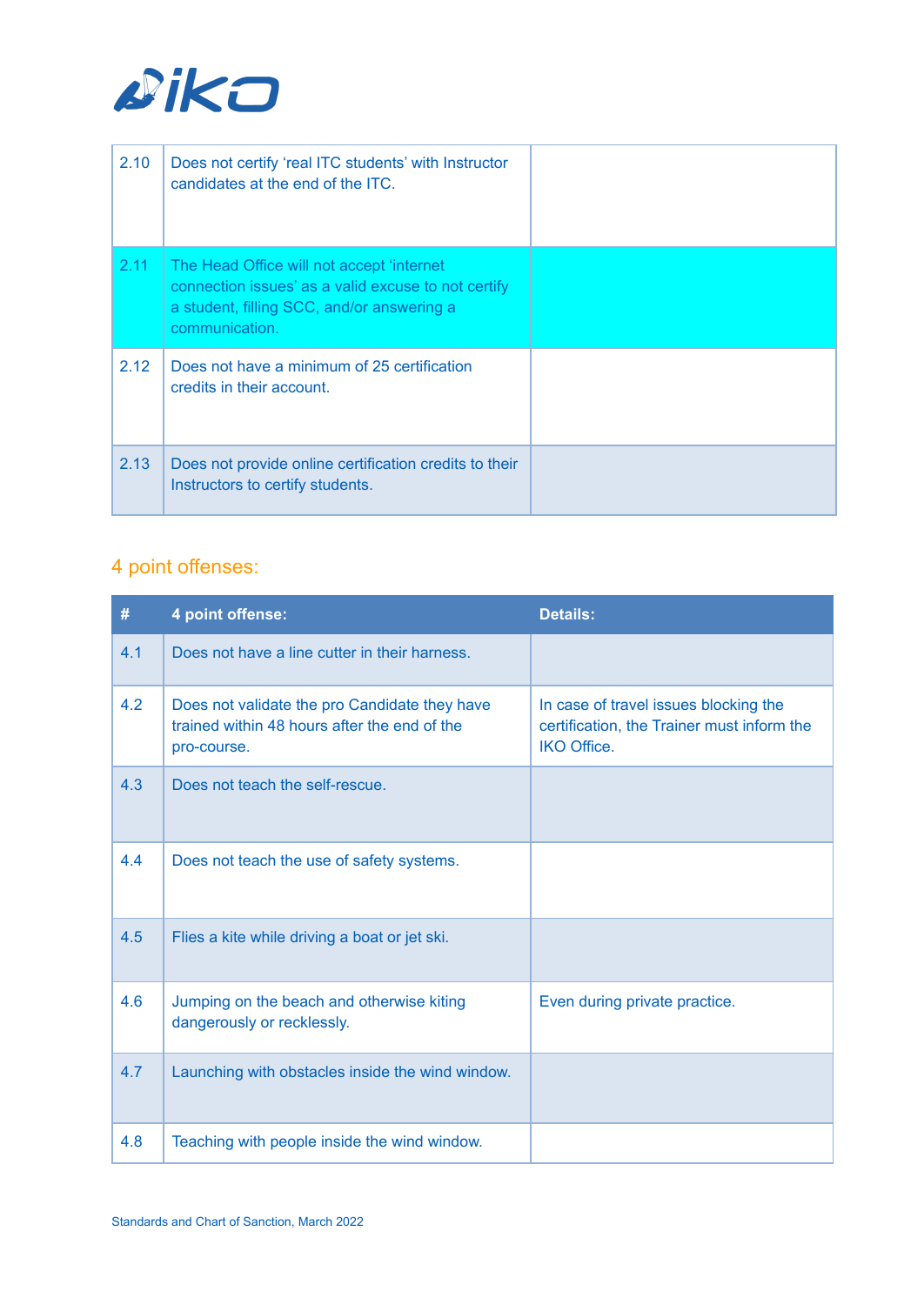

| 4.9  | Teaching above their allowed level.                                                                  | Teaching courses without having been<br>certified at that level (eg., training<br>Assistants or teaching children without<br>the correct qualification). |
|------|------------------------------------------------------------------------------------------------------|----------------------------------------------------------------------------------------------------------------------------------------------------------|
| 4.10 | Accepts/certifies Candidates in pro-courses who<br>do not meet all the prerequisites set by the IKO. | Eg., not certified as an Assistant, does<br>not have the right riding level, etc.                                                                        |
| 4.11 |                                                                                                      |                                                                                                                                                          |
| 4.12 |                                                                                                      |                                                                                                                                                          |
| 4.13 |                                                                                                      |                                                                                                                                                          |
| 4.14 |                                                                                                      |                                                                                                                                                          |
| 4.15 | Not following the Pro Courses Organizer Guide.                                                       |                                                                                                                                                          |
| 4.16 | Does not register or update its Instructors in the<br>school profile.                                | Not allowing Instructors to have access to<br>the school's certification credits.                                                                        |
| 4.17 | Does not certify students with the online feedback.                                                  |                                                                                                                                                          |
| 4.18 | Does not complete the SCC correctly following an<br>ATC or ITC.                                      | Eg., Pictures from a different course<br>used, no picture of action, no videos, etc.                                                                     |
| 4.19 | Does not send the ATTC/ETC end report within 48<br>hours of completing the training.                 |                                                                                                                                                          |
| 4.20 | Instructors with expired certification teaching under<br>the IKO label.                              |                                                                                                                                                          |
| 4.21 | Sends an incomplete ATTC/ETC end report after<br>the second reminder.                                | Not complete, not sent on time, very few<br>details, etc.                                                                                                |
| 4.22 | Pro candidates not wearing safety equipment<br>during beach practice of a pro course.                |                                                                                                                                                          |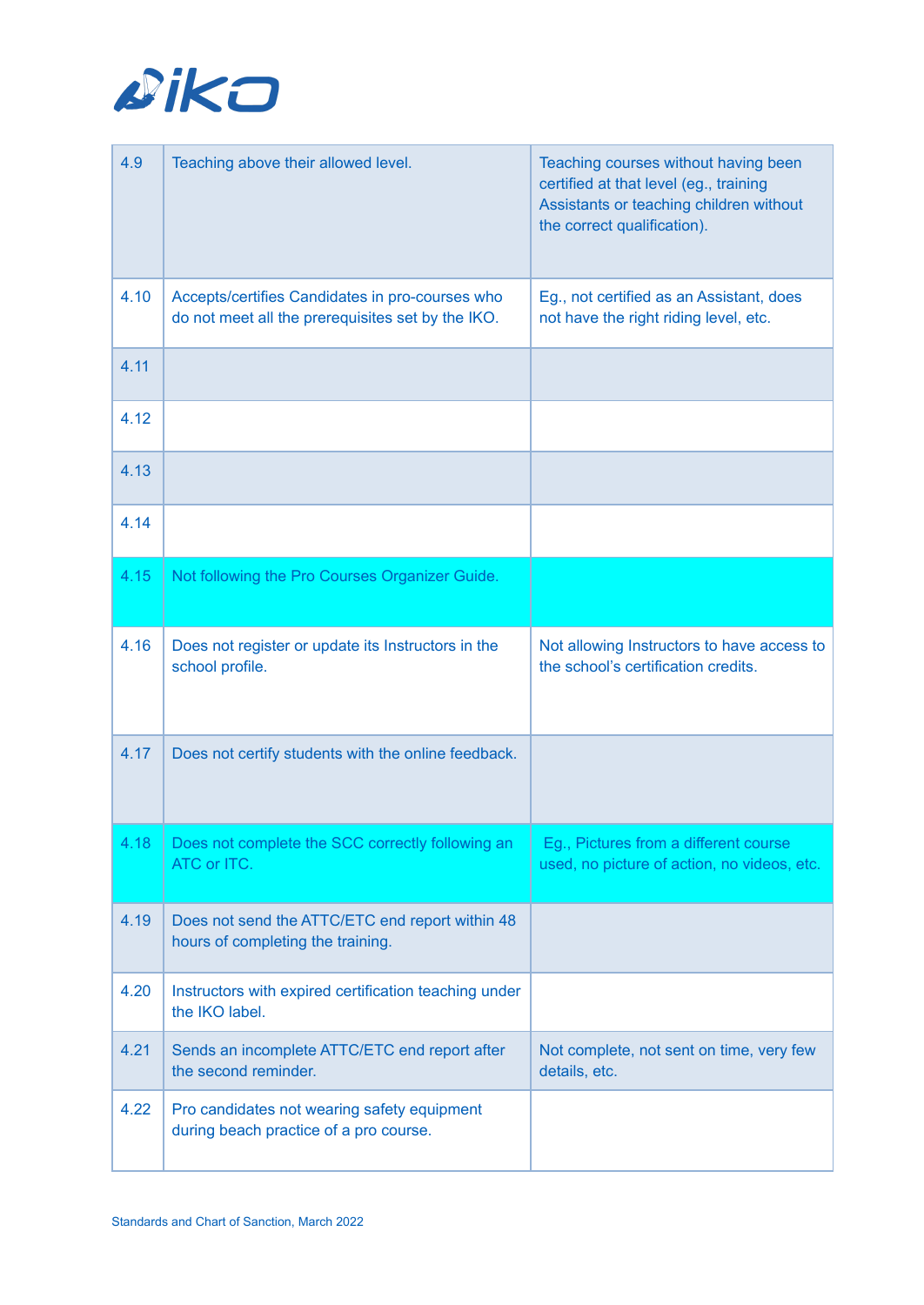

| 4.23 | Does not use the right teaching equipment set by<br>the IKO Standards.                            |                                                                                                   |
|------|---------------------------------------------------------------------------------------------------|---------------------------------------------------------------------------------------------------|
| 4.24 | Does not pay an invoice sent by IKO within 30<br>days.                                            |                                                                                                   |
| 4.25 | Publish pictures on social media which do not<br>respect the IKO Standards after the affiliation. | A new IKO Center is given a period of six<br>months to 'clean' their social media and<br>website. |
| 4.26 | Part of the team is still not IKO Certified six months<br>after affiliation.                      | Sanction plus the obligation to organize<br>an ITC/IEC.                                           |
| 4.27 | Did not make the student sign the waiver form.                                                    |                                                                                                   |

<span id="page-29-0"></span>

| #   | 5 point offense:                                                                                                                | <b>Details:</b>                                                                                                                                           |
|-----|---------------------------------------------------------------------------------------------------------------------------------|-----------------------------------------------------------------------------------------------------------------------------------------------------------|
| 5.1 | Leaves student alone.                                                                                                           | Student is left without supervision with<br>the kite not secured on land. Can be<br>applied to Assistant if they were directed<br>to stay with a student. |
| 5.2 | Lets the student do the first launch with no checks.                                                                            |                                                                                                                                                           |
| 5.3 | Student is overpowered.                                                                                                         | Kite is overpowered for wind conditions<br>and weight of the student.                                                                                     |
| 5.4 | Teaches a beginner without a 4-line trainer kite on<br>short lines, it can be LEI or Foil design).                              | 2-line kites may be used, but every skill<br>must be repeated with a 4-line trainer<br>kite.                                                              |
| 5.5 | Does not pay the Examiner/Coach/Assistant<br>Trainer salary on time.                                                            |                                                                                                                                                           |
| 5.6 | Does not respect the IKO student teaching ratio.                                                                                |                                                                                                                                                           |
| 5.7 | No First Aid kit available at the Center.                                                                                       |                                                                                                                                                           |
| 5.8 | Not doing the live demo with a 4-line kite (it can be<br>LEI or Foil design) during an ATC/ITC when the<br>conditions allow it. |                                                                                                                                                           |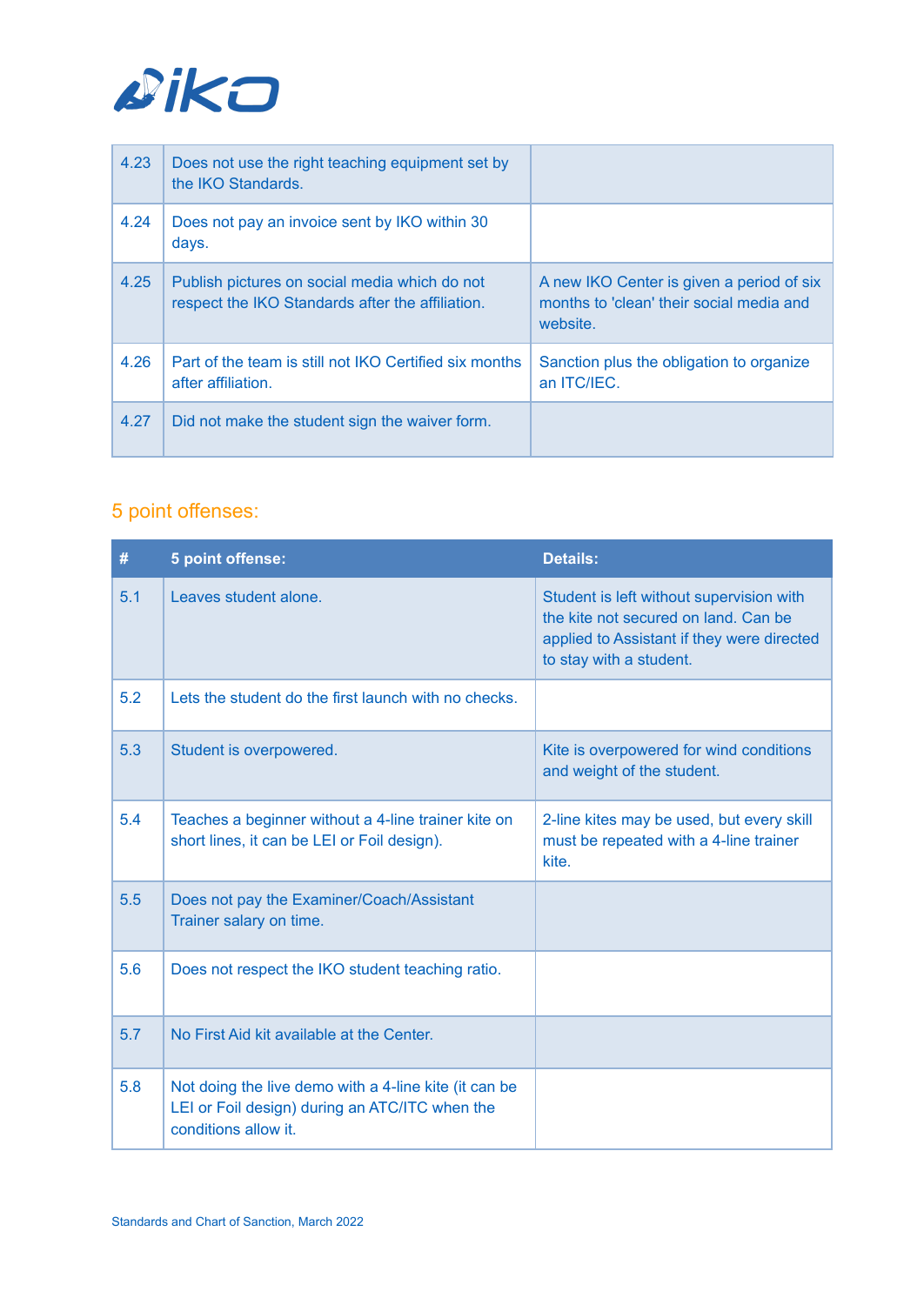

| 5.9  | Skipping some parts of the ITC/ETC program<br>without mentioning it to the Training Department. |                                   |
|------|-------------------------------------------------------------------------------------------------|-----------------------------------|
| 5.10 | Selling unsafe or non-functional equipment.                                                     |                                   |
| 5.11 | Not respecting the Pro training task list                                                       |                                   |
| 5.12 | Teaches without personal safety gear.                                                           | Harness, line cutter, kite leash. |
| 5.13 |                                                                                                 |                                   |
| 5.14 | Logs fake students or falsifies the number of hours<br>when registering students.               |                                   |
| 5.15 | Trainers that do not wear a helmet during ATC/ITC<br>teaching demonstration.                    |                                   |

<span id="page-30-0"></span>

| #   | 6 point offense:                                       | <b>Details:</b>                                                                                                                                                                      |
|-----|--------------------------------------------------------|--------------------------------------------------------------------------------------------------------------------------------------------------------------------------------------|
| 6.1 | Does not carry required safety equipment on a<br>boat. | Everyone on board must wear a 50N<br>buoyancy aid. Safety equipment required<br>by law must be in the boat.                                                                          |
| 6.2 | Driving a boat dangerously.                            |                                                                                                                                                                                      |
| 6.3 | Teaches too close to power lines or roads.             |                                                                                                                                                                                      |
| 6.4 | Kite-lifting or tethering, a student.                  | Must not tie/attach a student to any solid<br>object or other object for the purpose of<br>anchoring or lifting the student.<br>Instructors must not tie a student to<br>themselves. |
| 6.5 | No communication device.                               | No access to a phone or radio.                                                                                                                                                       |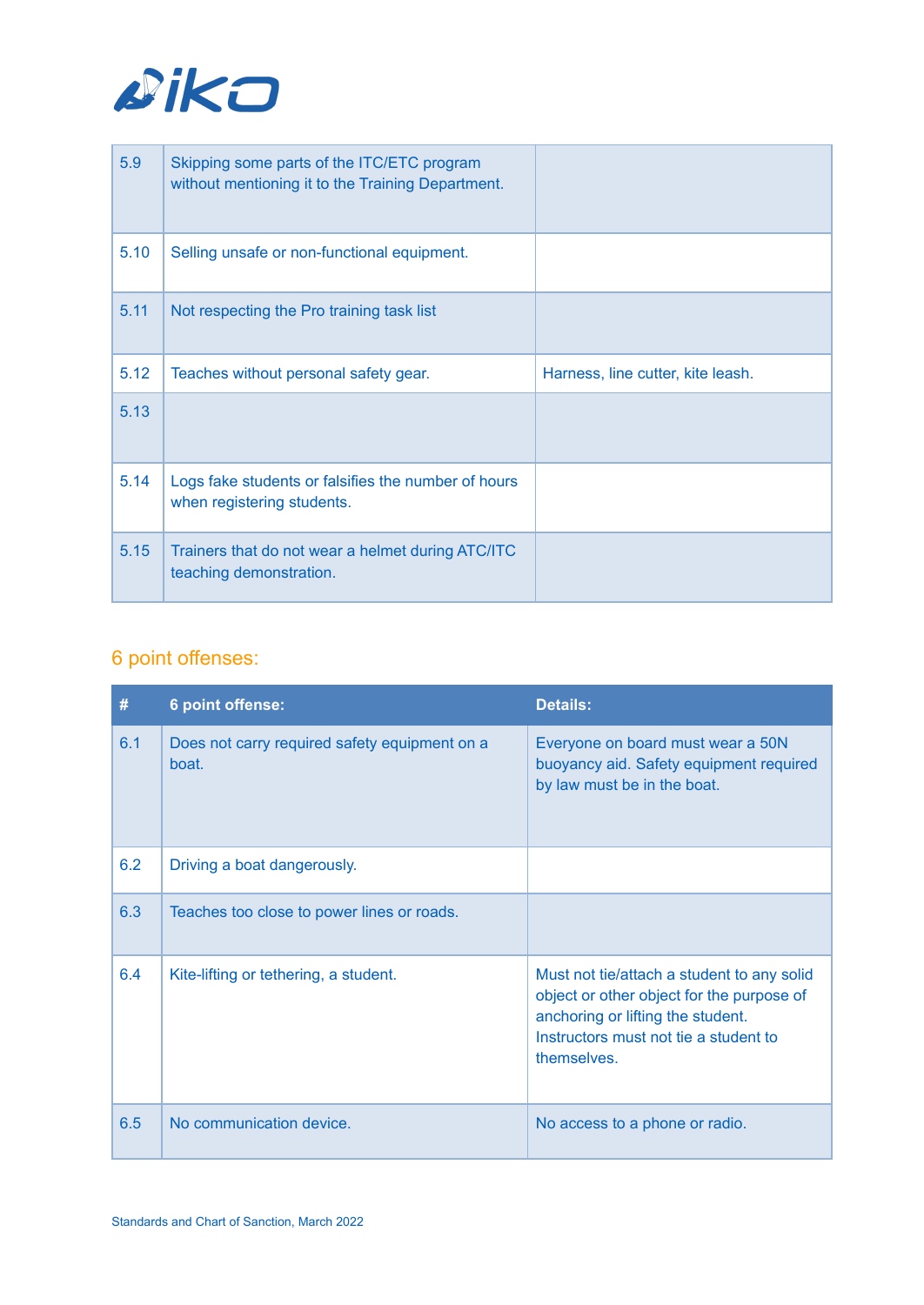

| 6.6  | Students at any level or ATC/ITC Candidates have<br>no helmet.                              | Helmet must always be worn by students<br>on land and in the water.                                                                                                                                                |
|------|---------------------------------------------------------------------------------------------|--------------------------------------------------------------------------------------------------------------------------------------------------------------------------------------------------------------------|
| 6.7  | Kite leash missing on bar.                                                                  | A kite leash must always be used with the<br>kite flying (on land and in the water).                                                                                                                               |
| 6.8  | Students at any level or ATC/ITC Candidates have<br>no buoyancy aid.                        | Buoyancy aids must always be used by<br>students in the water (even in shallow<br>water or lagoons)<br>Kiters are allowed to use:<br>- Level 1A to Level 3L: 50N Buoyancy Aid<br>- Level 3M and above: Impact Vest |
| 6.9  | Assistants that supervises/assists a kiteboarder<br>without supervision of a L2 Instructor. |                                                                                                                                                                                                                    |
| 6.10 | Teaches an intoxicated person.                                                              |                                                                                                                                                                                                                    |
| 6.11 | Teaches water lessons to non-swimmers.                                                      |                                                                                                                                                                                                                    |
| 6.12 | Teaches unsafe techniques.                                                                  | Eg., No leash, suicide leash, inverted<br>leash or bar, wrong methodology, hot<br>launching, etc.                                                                                                                  |
| 6.13 |                                                                                             |                                                                                                                                                                                                                    |
| 6.14 | Teaches in bad weather conditions.                                                          | May not teach in a thunderstorm<br>(lightning), when there is a hurricane<br>warning, blizzard, flood, or other extreme<br>weather conditions.                                                                     |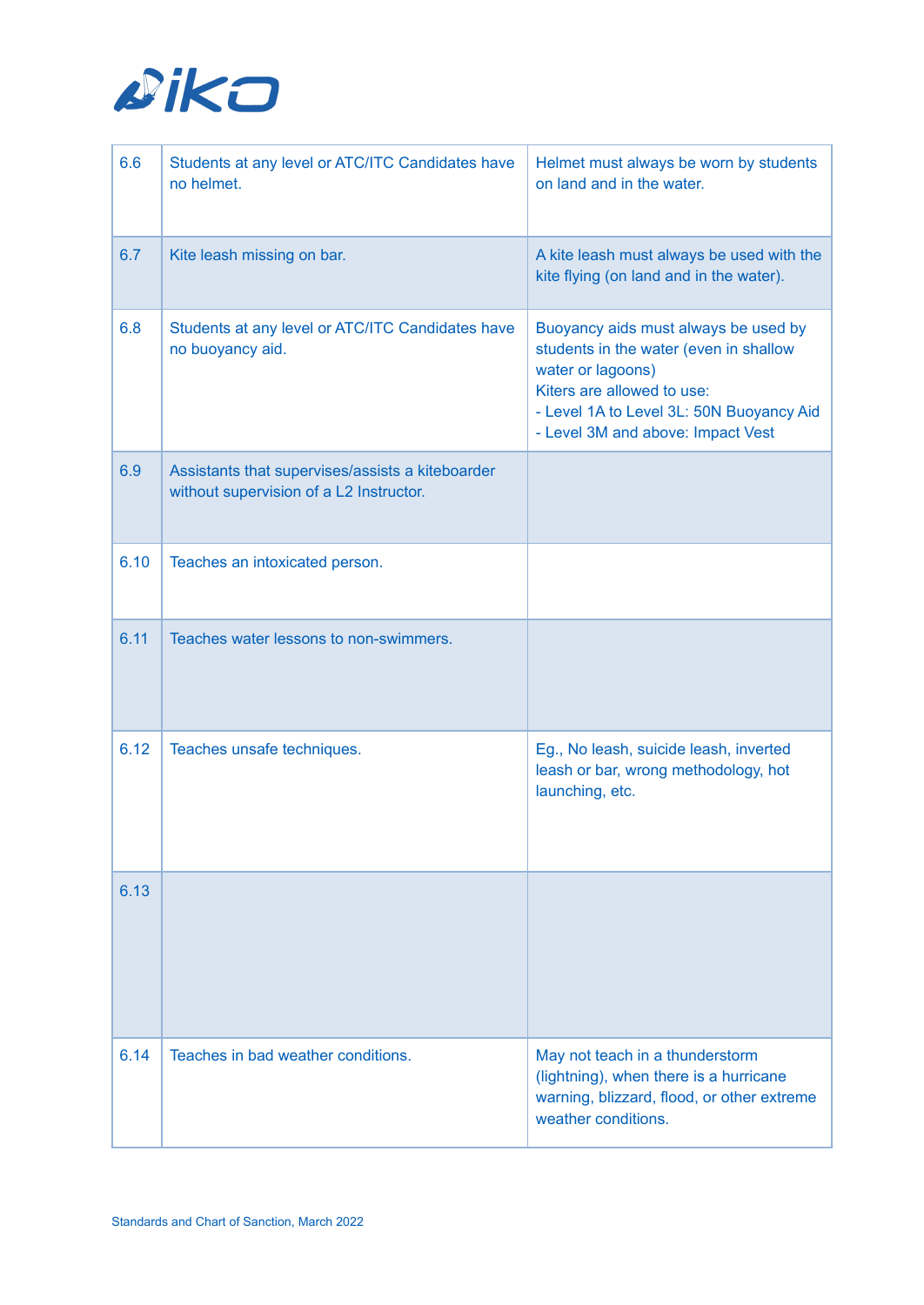

| 6.15 | Has no valid Level 2 Instructor as Head Instructor.                           |                                                                                                                                                                                                                                                   |
|------|-------------------------------------------------------------------------------|---------------------------------------------------------------------------------------------------------------------------------------------------------------------------------------------------------------------------------------------------|
| 6.16 | Drives a boat in the student's wind window while<br>teaching.                 |                                                                                                                                                                                                                                                   |
| 6.17 | No safety provision downwind of the student<br>during a water lesson.         | Student safety must always be ensured<br>downwind. Either the Instructor or an<br>Assistant is downwind or there is boat<br>support. Instructors can be sanctioned<br>when alone and upwind of a student or<br>alone and with them in deep water. |
| 6.18 | Did not report a serious accident to the IKO that<br>occurred while teaching. |                                                                                                                                                                                                                                                   |
| 6.19 | Runs an ATTC without IKO Office approval.                                     | The ATTC will not be validated, and the<br>Examiner must refund the candidate.                                                                                                                                                                    |
| 6.20 | Hires a non-IKO Assistant.                                                    | Sanction applied to each party.                                                                                                                                                                                                                   |
| 6.22 | Does not ride according to the 'kiter' rules set by<br>the IKO Standards.     | Depending on the cases, if it has caused<br>a serious accident, sanction could be 8<br>points or direct suspension.                                                                                                                               |
| 6.23 | Certifying a student with the wrong level.                                    |                                                                                                                                                                                                                                                   |
| 6.24 | Does not connect the kite leash to the front of the<br>harness.               |                                                                                                                                                                                                                                                   |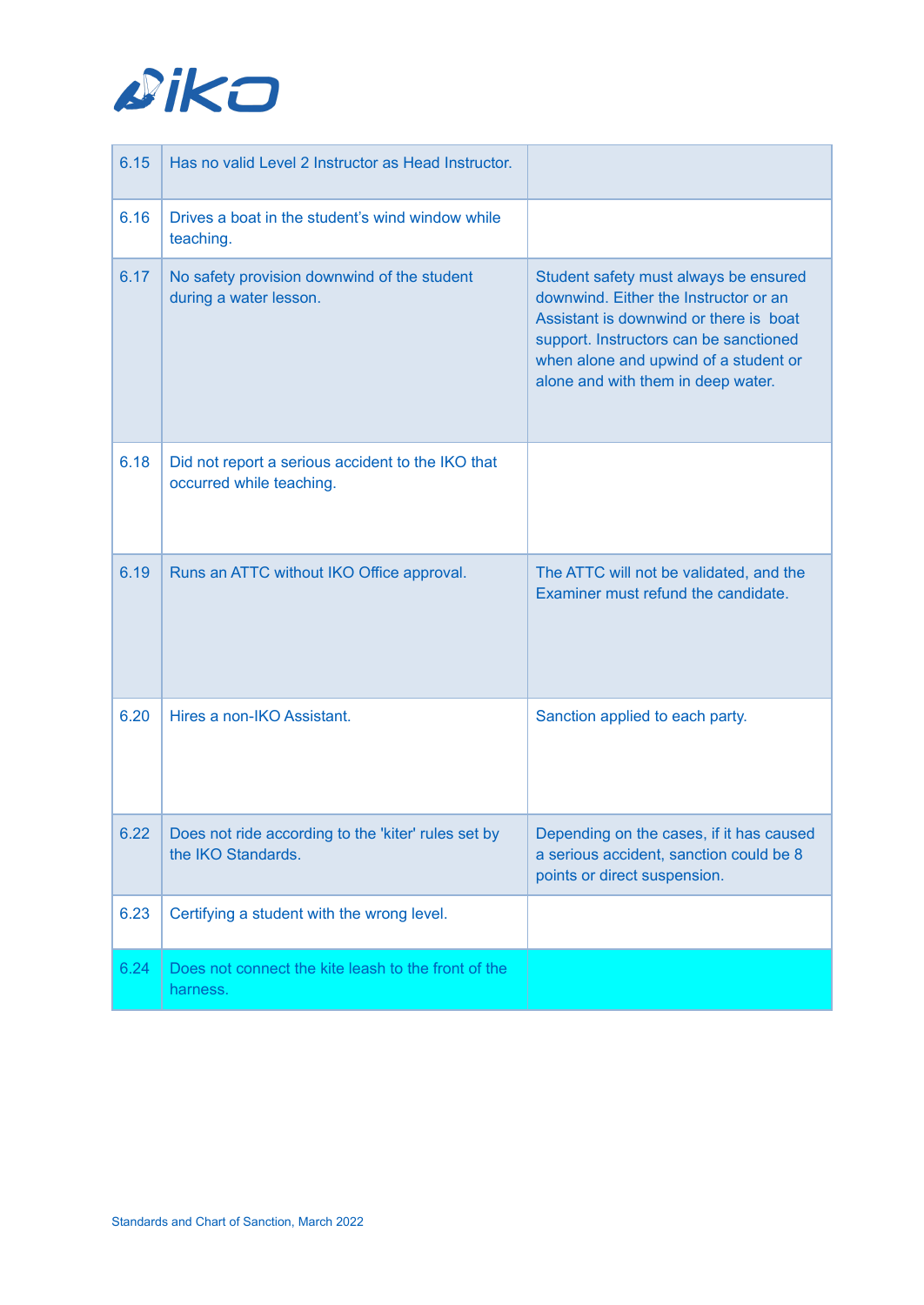

<span id="page-33-0"></span>

| #    | 8 point offense:                                                                                                                                                                                                        | <b>Details:</b>                                                                                         |
|------|-------------------------------------------------------------------------------------------------------------------------------------------------------------------------------------------------------------------------|---------------------------------------------------------------------------------------------------------|
| 8.1  | Teaches with non-functioning safety systems on bar,<br>not using the safety system, or using no safety system<br>at all                                                                                                 |                                                                                                         |
| 8.2  | Does not maintain a civil and professional relationship<br>with the IKO office and staff.                                                                                                                               |                                                                                                         |
| 8.3  | Kite school promotes themselves as an IKO Center<br>while not IKO affiliated.                                                                                                                                           |                                                                                                         |
| 8.4  | Promotes themselves as a business without being IKO<br>affiliated.                                                                                                                                                      | Must affiliate the school.                                                                              |
| 8.5  |                                                                                                                                                                                                                         |                                                                                                         |
| 8.6  | Misconduct or conduct unbecoming with<br>students/candidates.                                                                                                                                                           |                                                                                                         |
| 8.7  | Falsifies Internship hours or certifies a candidate<br>without supervising them.                                                                                                                                        |                                                                                                         |
| 8.8  | Shares private information without informing the person<br>concerned.                                                                                                                                                   |                                                                                                         |
| 8.9  | IKO Center works with non-IKO Instructors.                                                                                                                                                                              | Sanction applied to each party.<br>Grace period of six months for new<br>Centers from affiliation date. |
| 8.10 | Instructor team not certified.                                                                                                                                                                                          | Sanction applied to each party.<br>Grace period of six months for new<br>Centers from affiliation date. |
| 8.11 | Hires IKO Assistants to teach unsupervised.                                                                                                                                                                             | Sanction applied to each party.                                                                         |
| 8.12 | Non-IKO schools that are using the IKO logo, including<br>IKO instructors using another logo other than the "IKO<br>Instructor" logo on their communications, website,<br>social media posts, or advertising materials. |                                                                                                         |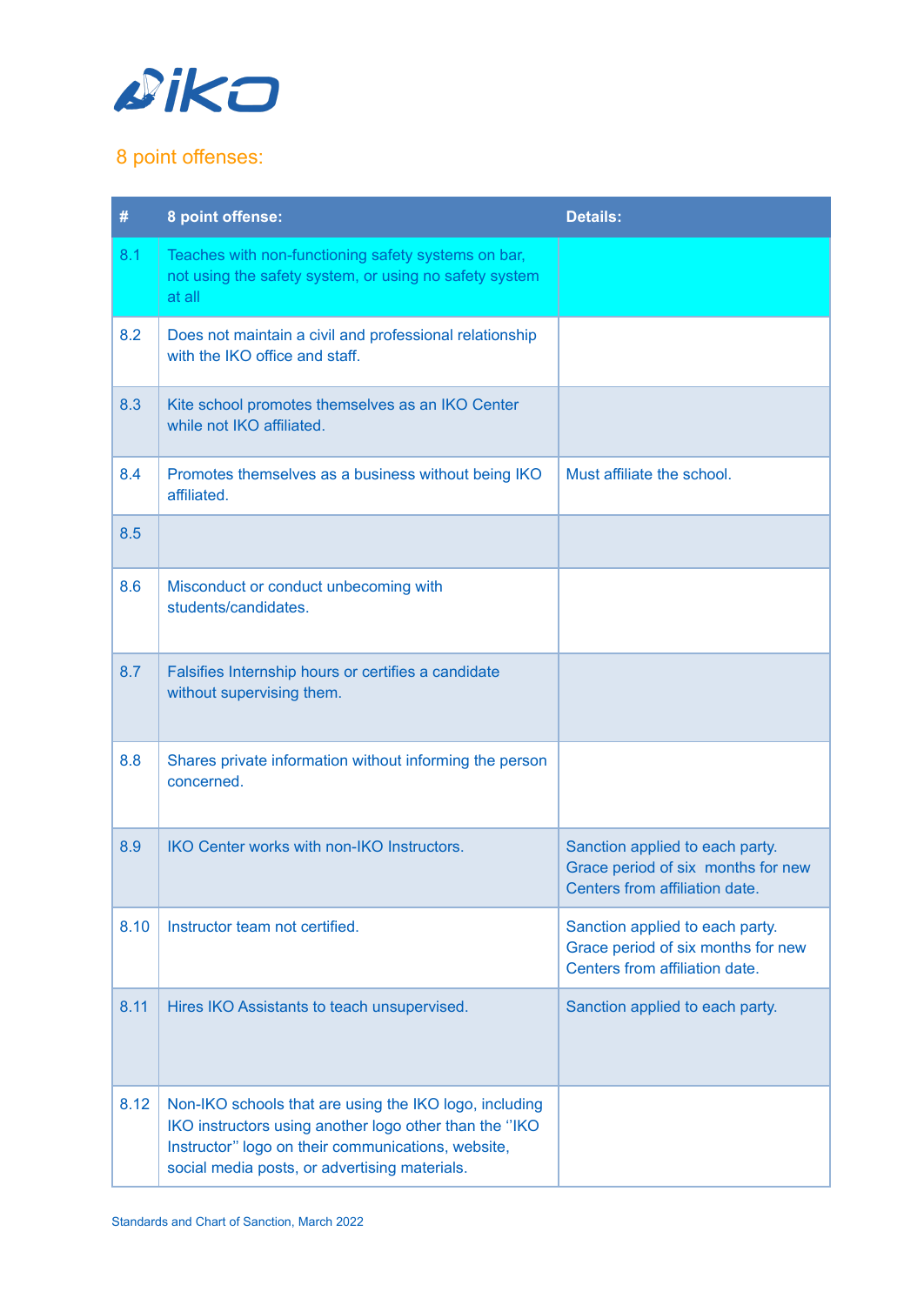

| 8.13 | Does not allow an Assistant Trainer who works in the<br>area to run at least one ATC per year at the location<br>they teach from. | It will have to be proven to the<br><b>Quality Department that the</b><br>Examiners intentionally blocked it.                     |
|------|-----------------------------------------------------------------------------------------------------------------------------------|-----------------------------------------------------------------------------------------------------------------------------------|
| 8.14 | Accepts more than eight Candidates during Pro<br>Courses.                                                                         | For further information or special<br>cases please refer to the Pro<br><b>Courses Organizer Guide.</b>                            |
| 8.15 | Is a trainer in another kiteboarding organization that<br>competes with the IKO.                                                  |                                                                                                                                   |
| 8.16 | Runs an Instructor course from another organization<br>after an ATC without first running an IKO ITC.                             |                                                                                                                                   |
| 8.17 | Runs Pro Training Courses without informing the IKO<br>Office.                                                                    |                                                                                                                                   |
| 8.18 | Trainers who cancel any Pro Courses with less than 1<br>month notice without a valid reason.                                      | Illness demonstrated by medical<br>certificate, or proof that they try to<br>find a solution with the office before<br>canceling. |

<span id="page-34-0"></span>

| #    | 10 point offense                                                                                               | <b>Details</b>                                                                                                                                                                                         |
|------|----------------------------------------------------------------------------------------------------------------|--------------------------------------------------------------------------------------------------------------------------------------------------------------------------------------------------------|
| 10.1 | Serious/fatal accident while teaching.                                                                         | Immediate suspension, review and<br>sanction or legal action. Student or<br>third party dies or is badly injured in an<br>accident for which the IKO<br>Instructor/Examiner/ Center is<br>responsible. |
| 10.2 | Teaches in an offshore wind without a boat.                                                                    |                                                                                                                                                                                                        |
| 10.3 | Teaches while intoxicated (drugs or alcohol).                                                                  |                                                                                                                                                                                                        |
| 10.4 | Uses a board leash.                                                                                            |                                                                                                                                                                                                        |
| 10.5 | Provides counterfeit or false documents, or<br>misleading information to the IKO, an IKO Member<br>or student. |                                                                                                                                                                                                        |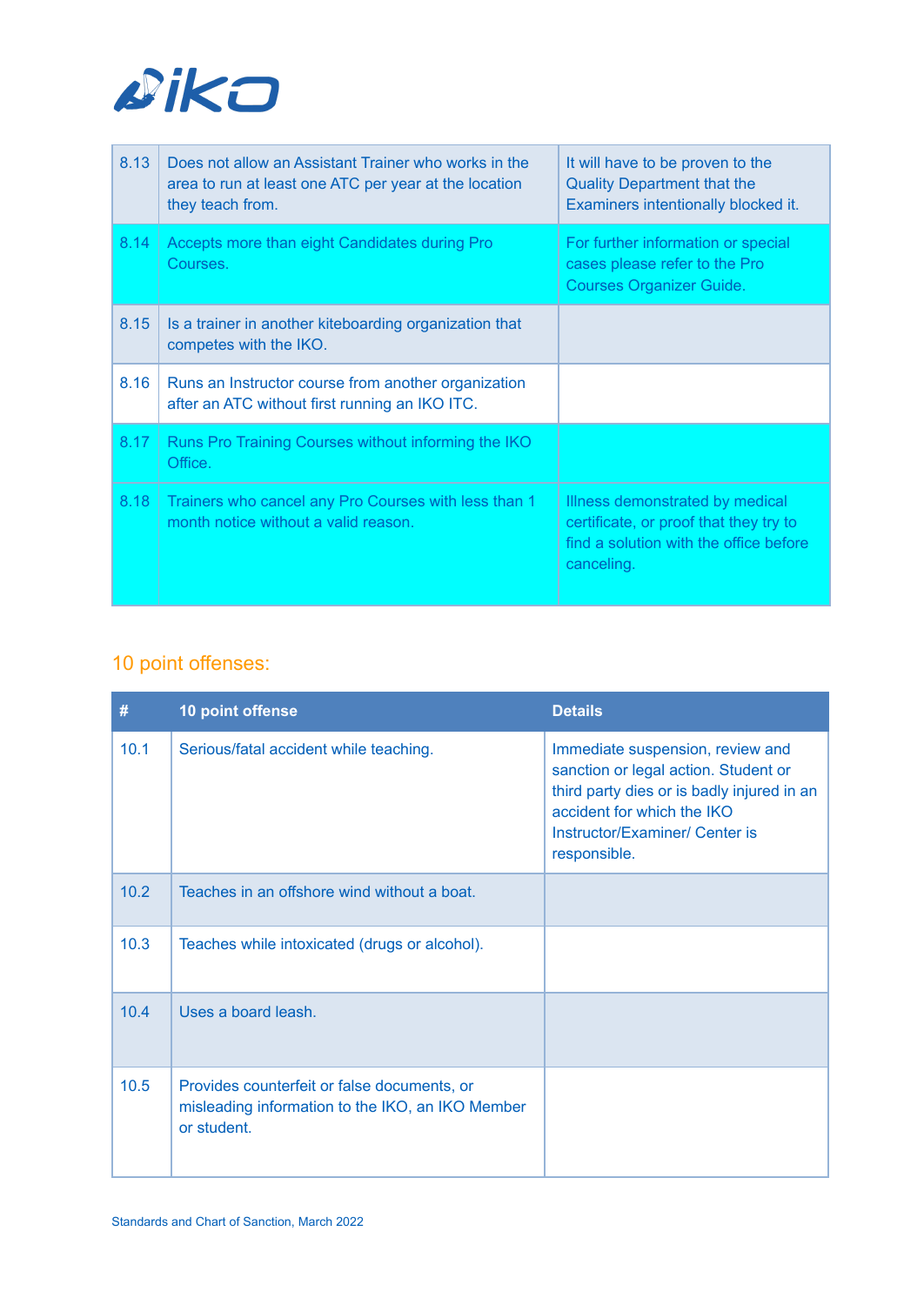

| 10.6  | Does not operate under local laws or the<br>regulations of their respective country and<br>jurisdiction.                                                                                                                                                    |                                                                                                                                                                                                           |
|-------|-------------------------------------------------------------------------------------------------------------------------------------------------------------------------------------------------------------------------------------------------------------|-----------------------------------------------------------------------------------------------------------------------------------------------------------------------------------------------------------|
| 10.7  | Counterfeits, prints, reproduces or copies any IKO<br>material without permission.                                                                                                                                                                          |                                                                                                                                                                                                           |
| 10.8  | Does not affiliate their own school with the IKO.                                                                                                                                                                                                           | After first warning                                                                                                                                                                                       |
| 10.9  | Refuses more than 2 ETC requests from the IKO<br>within a year.                                                                                                                                                                                             | Suspended as TM but not as<br>Examiner.                                                                                                                                                                   |
| 10.10 | Is sentenced by a court.                                                                                                                                                                                                                                    |                                                                                                                                                                                                           |
| 10.11 | Competes with the IKO.                                                                                                                                                                                                                                      | Is engaged in any business activity<br>which is competitive to the IKO or<br>works for any organization which<br>competes with the IKO.                                                                   |
| 10.12 | Act of physical or verbal violence or discrimination,<br>including harassment or insults, considering racism,<br>sexism, homophobia, and any violence or<br>discriminations based on physical appearance,<br>religion, or opinion as an aggravating factor. | Any act of violence or discrimination. If<br>the act has been followed by legal<br>proceedings, the member will be<br>suspended until the end of the<br>process, and excluded if condemned<br>by justice. |
| 10.13 | Did not pay the full pro-course fee to the IKO<br>Center.                                                                                                                                                                                                   | Profile pending until the payment is<br>completed.                                                                                                                                                        |
| 10.14 | Promoting other organizations as being better/more<br>recognized than IKO. Promoting that IKO is not<br>recognized publicly.                                                                                                                                |                                                                                                                                                                                                           |